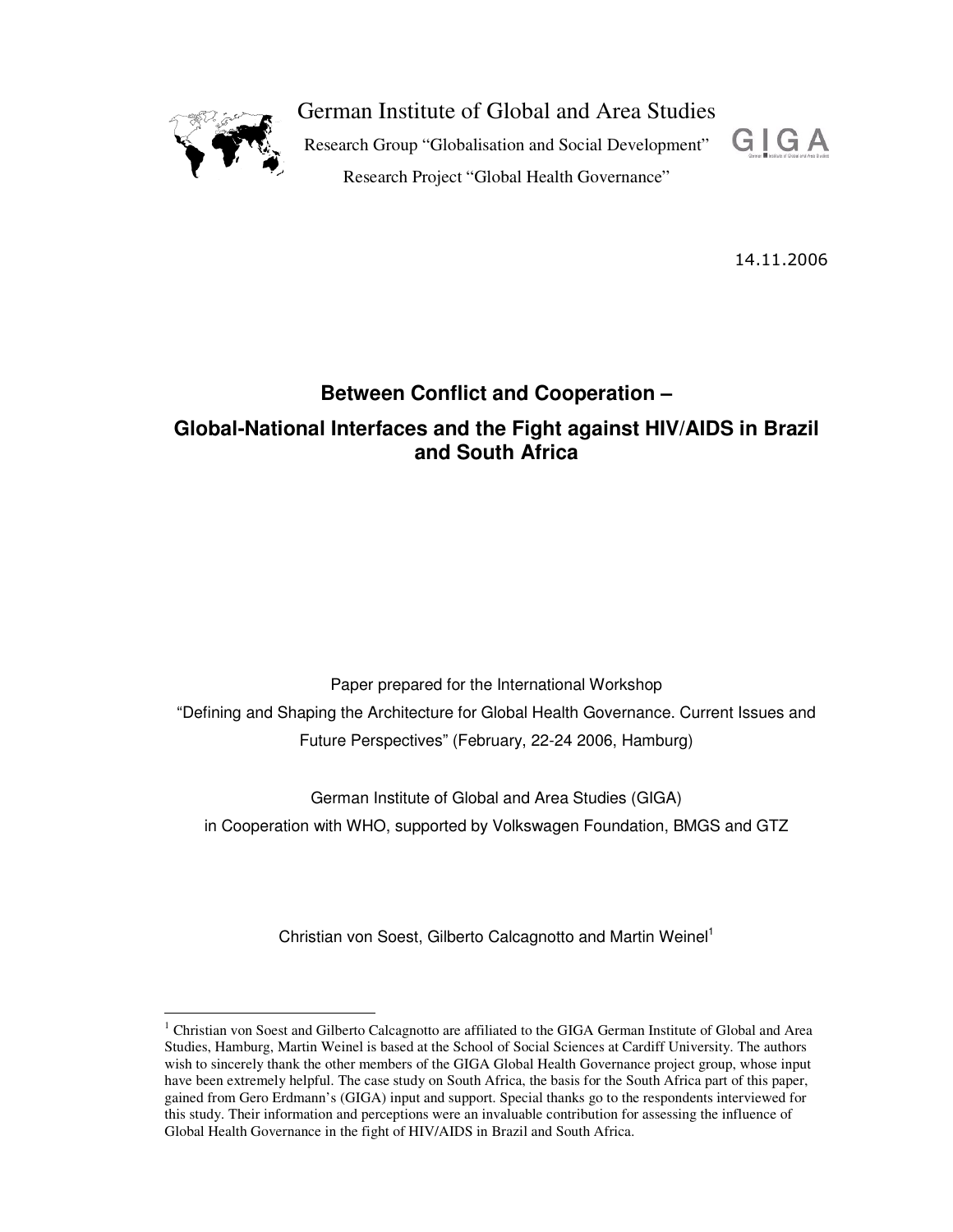## **CONTENTS**

| 2 Resource-transfer Interfaces: Different Degrees of Autonomy from the Global Level .3 |  |
|----------------------------------------------------------------------------------------|--|
| 3 Organisational Interfaces: Important Indicator for Conflict and Cooperation7         |  |
| 4 Legal Interfaces: Disputes with Repercussions for the Global Level 10                |  |
| 5 Discursive Interfaces: Strong Interaction between National and Global Level 14       |  |
|                                                                                        |  |
|                                                                                        |  |
|                                                                                        |  |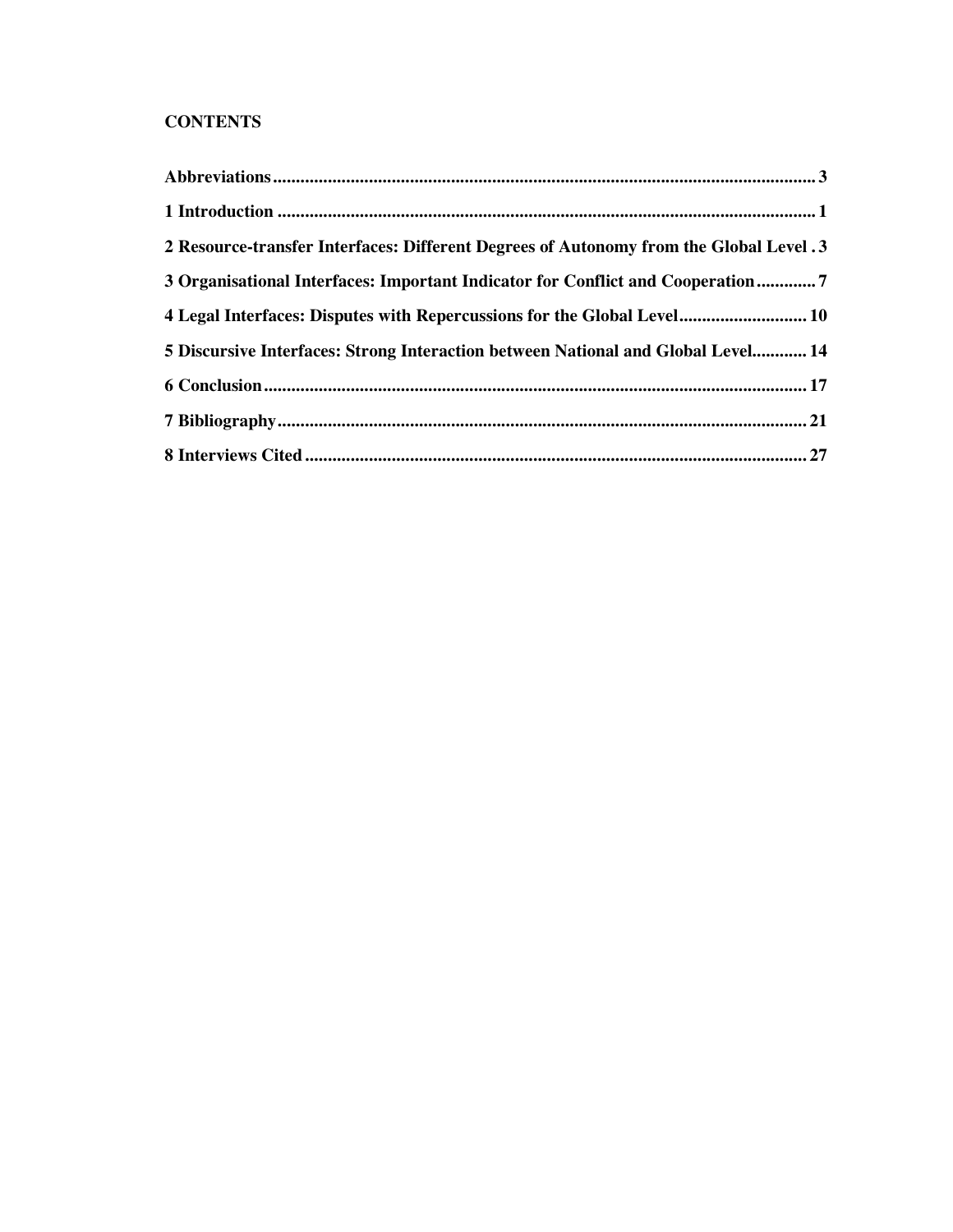## **Abbreviations**

| <b>ABIA</b>                | Associação Brasileira Interdisciplinar de AIDS (Brazilian Inter- |
|----------------------------|------------------------------------------------------------------|
|                            | disciplinary AIDS Association)                                   |
| <b>ACT-UP</b>              | AIDS Coalition to Unleash Power (United States)                  |
| <b>AIDS</b>                | <b>Acquired Immune Deficiency Syndrome</b>                       |
| <b>ANC</b>                 | African National Congress (South Africa)                         |
| <b>ARVs</b>                | Antiretrovirals (antiretroviral drugs)                           |
| ART                        | Antiretroviral Therapy / Treatment                               |
| <b>BSAP</b>                | Brazilian Sexually Transmitted Diseases/AIDS Programme           |
| <b>CEN</b>                 | Conselho Empresarial Nacional de AIDS (National Business         |
|                            | AIDS Council) (Brazil)                                           |
| <b>CNAIDS</b>              | Comissão Nacional de AIDS (National AIDS Commission) (Bra-       |
|                            | zil)                                                             |
| CPtech                     | Consumer Project on Technology (United States)                   |
| ECI                        | Enhancing Care Initiative (South Africa)                         |
| EU                         | European Union                                                   |
| <b>GAPA</b>                | Grupo de Apoio à Prevenção à AIDS (AIDS Prevention Support       |
|                            | Group) (Brazil)                                                  |
| <b>GFATM / Global Fund</b> | Global Fund to Fight AIDS, Tuberculosis and Malaria              |
| <b>GHG</b>                 | <b>Global Health Governance</b>                                  |
| <b>GIGA</b>                | German Institute of Global and Area Studies                      |
| <b>GNI</b>                 | <b>Gross National Income</b>                                     |
| Grupo Pela VIDDA           | Grupo Pela Valorização, Integração e Dignidade do Doente de      |
|                            | Aids (Group for Appreciation, Integration and Dignity of AIDS    |
|                            | Patients) (Brazil)                                               |
| <b>GTZ</b>                 | Deutsche Gesellschaft für Technische Zusammenarbeit (German      |
|                            | <b>Technical Cooperation</b> )                                   |
| <b>HAART</b>               | <b>Highly Active Antiretroviral Therapy</b>                      |
| <b>HIV</b>                 | Human Immunodeficiency Virus                                     |
| <b>ICASO</b>               | International Council of AIDS Service Organisations              |
| <b>IDASA</b>               | Institute for Democracy in South Africa                          |
| IMF                        | <b>International Monetary Fund</b>                               |
| <b>INGO</b>                | International Non-Governmental Organisation                      |
| <b>JHTTT</b>               | Joint Health and Treasury Task Team (South Africa)               |
| <b>LACCASO</b>             | Latin American and Caribbean Council of AIDS Service Organi-     |
|                            | sations                                                          |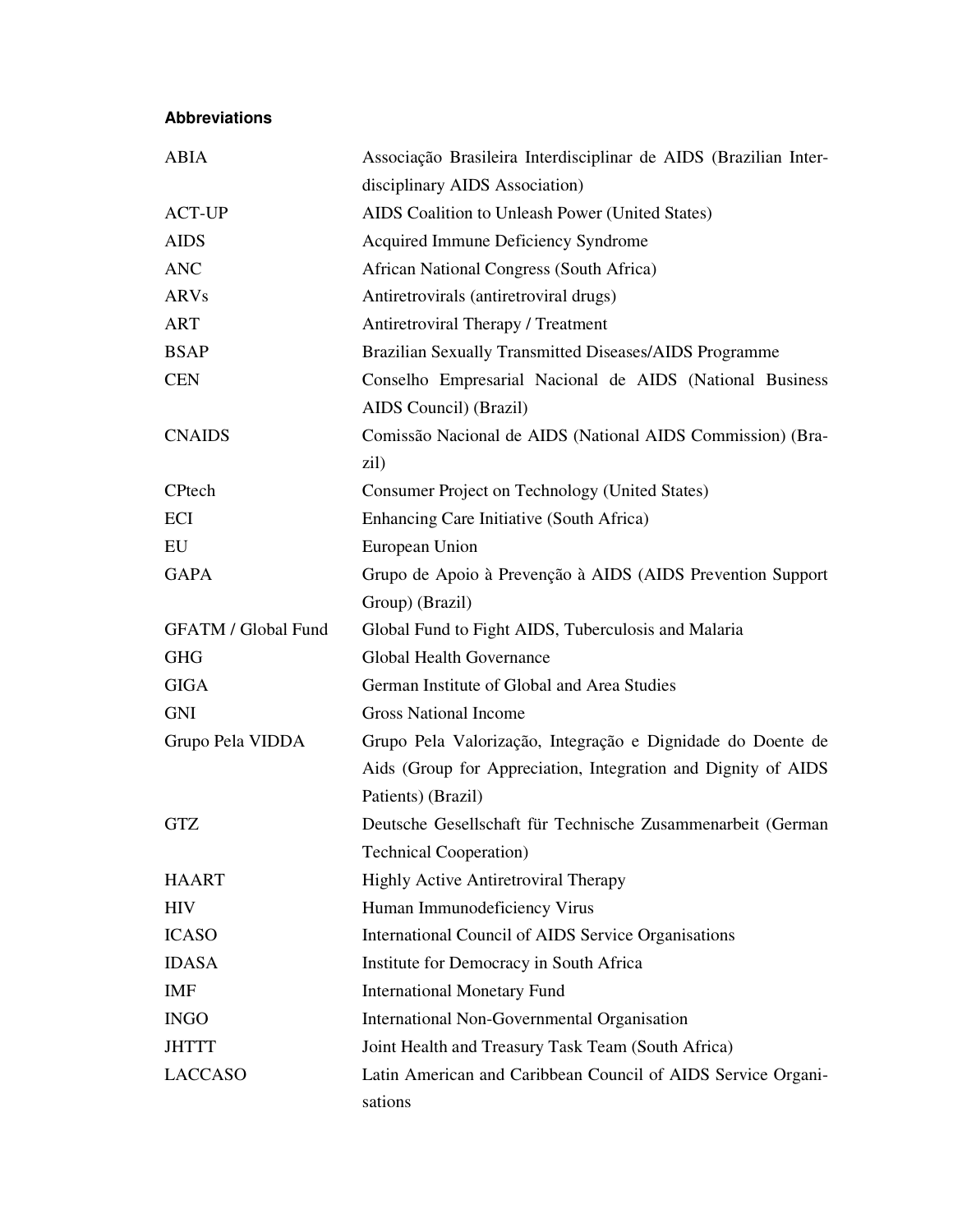| <b>MAP</b>    | Multi-country AIDS Programme (World Bank)                  |
|---------------|------------------------------------------------------------|
| MNC / MNCs    | Multinational Company / Companies                          |
| <b>MSF</b>    | Médecins Sans Frontières                                   |
| <b>MTCT</b>   | Mother-To-Child Transmission                               |
| <b>MP</b>     | Member of Parliament                                       |
| <b>NGO</b>    | Non-Governmental Organisation                              |
| <b>OECD</b>   | Organisation for Economic Co-operation and Development     |
| <b>PAHO</b>   | Pan American Health Organisation                           |
| <b>PEPFAR</b> | President's Emergency Fund for AIDS Relief (United States) |
| PhRMA         | Pharmaceutical Research and Manufacturers of America       |
| <b>PMA</b>    | Pharmaceutical Manufacturers Association (South Africa)    |
| <b>SANAC</b>  | South African National Aids Council                        |
| <b>STD</b>    | <b>Sexually Transmitted Disease</b>                        |
| <b>SUS</b>    | Sistema Único de Saúde / Unified Health System (Brazil)    |
| <b>TAC</b>    | Treatment Action Campaign (South Africa)                   |
| <b>TRIPS</b>  | Trade-Related Aspects of Intellectual Property Rights      |
| <b>UNAIDS</b> | Joint United Nations Programme on HIV/AIDS                 |
| <b>USAID</b>  | United States Agency for International Development         |
| <b>UNDP</b>   | <b>United Nations Development Programme</b>                |
| <b>WHO</b>    | World Health Organization                                  |
| <b>WTO</b>    | World Trade Organization                                   |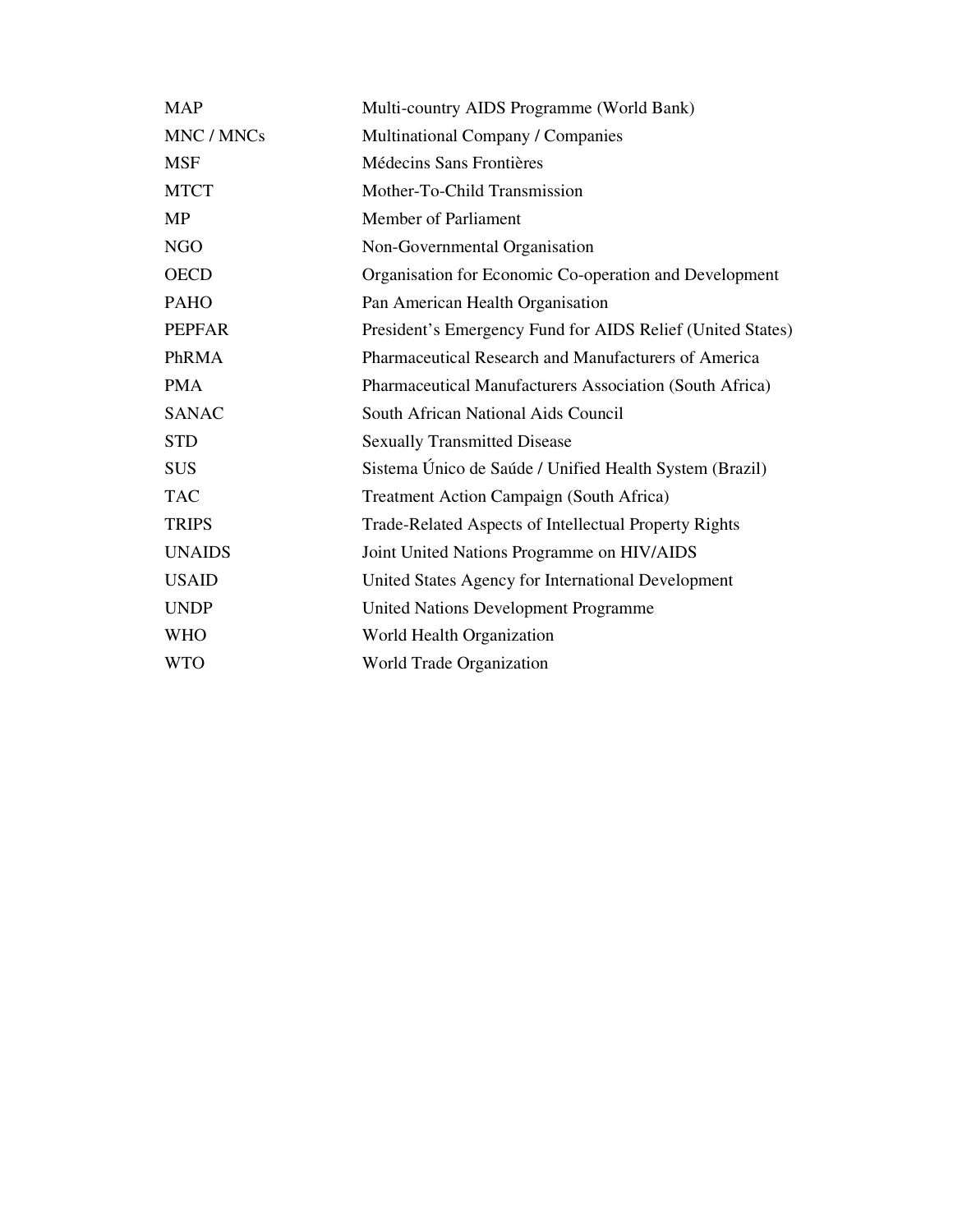#### **1 Introduction**

HIV/AIDS has emerged as a global epidemic of hitherto unknown repercussions. The most reliable statistics estimate that 40.3 million people world-wide were infected with HIV in December 2005 and that 3.1 million have died from AIDS-related diseases in the year 2005 alone (UNAIDS & WHO 2005: 1). In correspondence to the magnitude of the epidemic, global initiatives have emerged to contain the spread of the disease and to mitigate its effects. HIV/AIDS thus can be seen as one of the triggers of Global Health Governance (GHG). At the same time, public health policies and its implementation are still generally perceived to be one of the state's *domaine réservées*.

Accordingly, this paper endeavours to analyse the relationship between GHG and national health governance in the case of HIV/AIDS. The interest is, first, to assess the impact of GHG on the national level and, second, in the other direction, the influence of national health governance on GHG. This paper will compare Brazil and South Africa as two cases in which the relationship between national politics and GHG has been structured in contrasting ways, ranging from conflict to cooperation. Different reciprocal influences will be analysed through the interface concept formulated by the GHG project group of the German Institute of Global and Area Studies (GIGA) (Hein, Bartsch & Kohlmorgen 2006; Bartsch & Kohlmorgen 2005; Hein & Kohlmorgen 2003). Interfaces are defined as "as socio-political spaces of recurrent interactions of collective actors in the handling of transnational and international affairs" (Hein, Bartsch & Kohlmorgen 2006: 14). These forms of interaction can either take conflictive or cooperative forms. A differentiation is made between four kinds of interfaces:

- 1. "resource-transfer interfaces" denote the exchange of material and immaterial resources. A typical example in the context of a developing country is the provision of development assistance by the World Bank or, bilaterally, by developed countries.
- 2. "organisational interfaces" stand for formal and informal organisational forms of interaction between different actors. These can be partnerships such as the Global Fund to Fight Aids, Tuberculosis and Malaria (GFATM) or non-formalised means of cooperation.
- 3. "legal interfaces" are defined by the implementation of judiciable norms and standards. Cases before national or international courts as well as formal contracts are the most common form of legal interfaces.
- 4. "discursive interfaces", finally, characterise the exchange of different ideas and values of actors from the global and the national level (Bartsch & Kohlmorgen 2005: 3).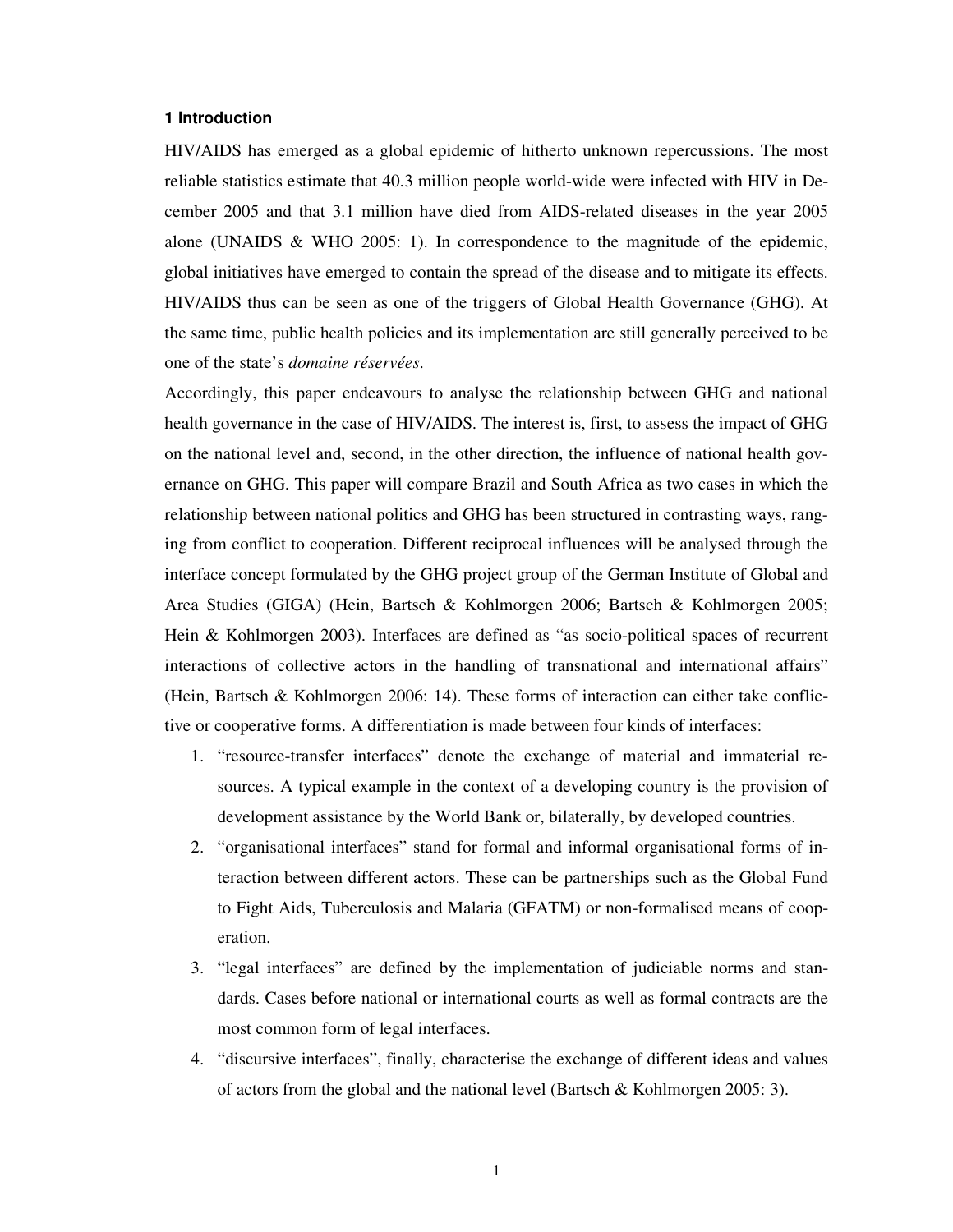GHG actors interacting through the four interfaces are states, international organisations, private business and civil society.

The paired comparative analysis of this paper entails Brazil, a country where the relationship to GHG has been critical cooperative and South Africa, whose interaction with the global level has been conflictive.<sup>2</sup> These different outcomes came about despite significant similarities in the countries' basic conditions. First, both Brazil and South Africa have major HIV/AIDS epidemics. According to Gauri & Lieberman, "important aspects of the epidemic followed a similar initial trajectory in both countries" (2004: 2). In the mid-1980s, a major HIV/AIDS crisis was predicted for both countries. However, Brazil has been able to keep the prevalence rate at 0.7% of the population (UNAIDS 2004: 202), whereas statistics for South Africa range from  $10.4\%$  to  $11.8\%$  (Doherty & Colvin 2004: 196). It is estimated that 660,000 people in Brazil live with HIV; which contrasts with 5.3 million South Africans estimated to be infected by HIV (UNAIDS 2004: 190-191).<sup>3</sup>

Second, besides the initial trajectory of the HIV/AIDS epidemic, both countries are middleincome countries with comparable average incomes. Brazil had a gross national income (GNI) per capita of US\$ 3,090 in 2004 and South Africa's amounted to US\$ 3,630 for the same year (World Bank 2005a: 292-293). The purchasing power parity in 2003 amounted to US\$ 7,790 for Brazil and US\$ 10,346 for South Africa (UNDP 2005: 267-268). Additionally, both countries are plagued by a high degree of inequality, assessed through the Gini Index. In 2001, Brazil had a Gini Index of  $59.3^4$ , which is comparable to South Africa's value of  $57.8^5$  in 2000 (UNDP 2005: 271-272). As a country's average income tends to be highly correlated with the expenditure for fighting HIV/AIDS (Gauri & Lieberman 2004: 2-3), both governments could potentially revert to a similar resource base for fighting the disease. Furthermore, it can be expected that the basic relationship of Brazil and South Africa as middle-income countries to GHG is comparable, whereas it fundamentally differs from least developed countries and from industrialized countries of the "North".

Thus, on two fundamental context variables Brazil and South Africa exhibit commonalities, whereas they differ on the outcome, i.e. their relationship to GHG. The starkest differences in their fight against HIV/AIDS can be seen in respect to the antiretroviral (ARV) treatment of

<sup>&</sup>lt;sup>2</sup> To our knowledge, Gauri and Lieberman (2004) have been the only scholars who have compared Brazil and South Africa in the field of HIV/AIDS policy. They, however, focused on the two countries' response to the epidemic in general and not on the relationship between GHG and national health governance. Accordingly, the comparison in this paper aims at providing new insights on the political mechanisms related to GHG and the national level.

 $3$  Note that due to methodological differences, the Brazilian and South African figures are not completely comparable.

<sup>4</sup> Based on income.

<sup>&</sup>lt;sup>5</sup> Based on consumption.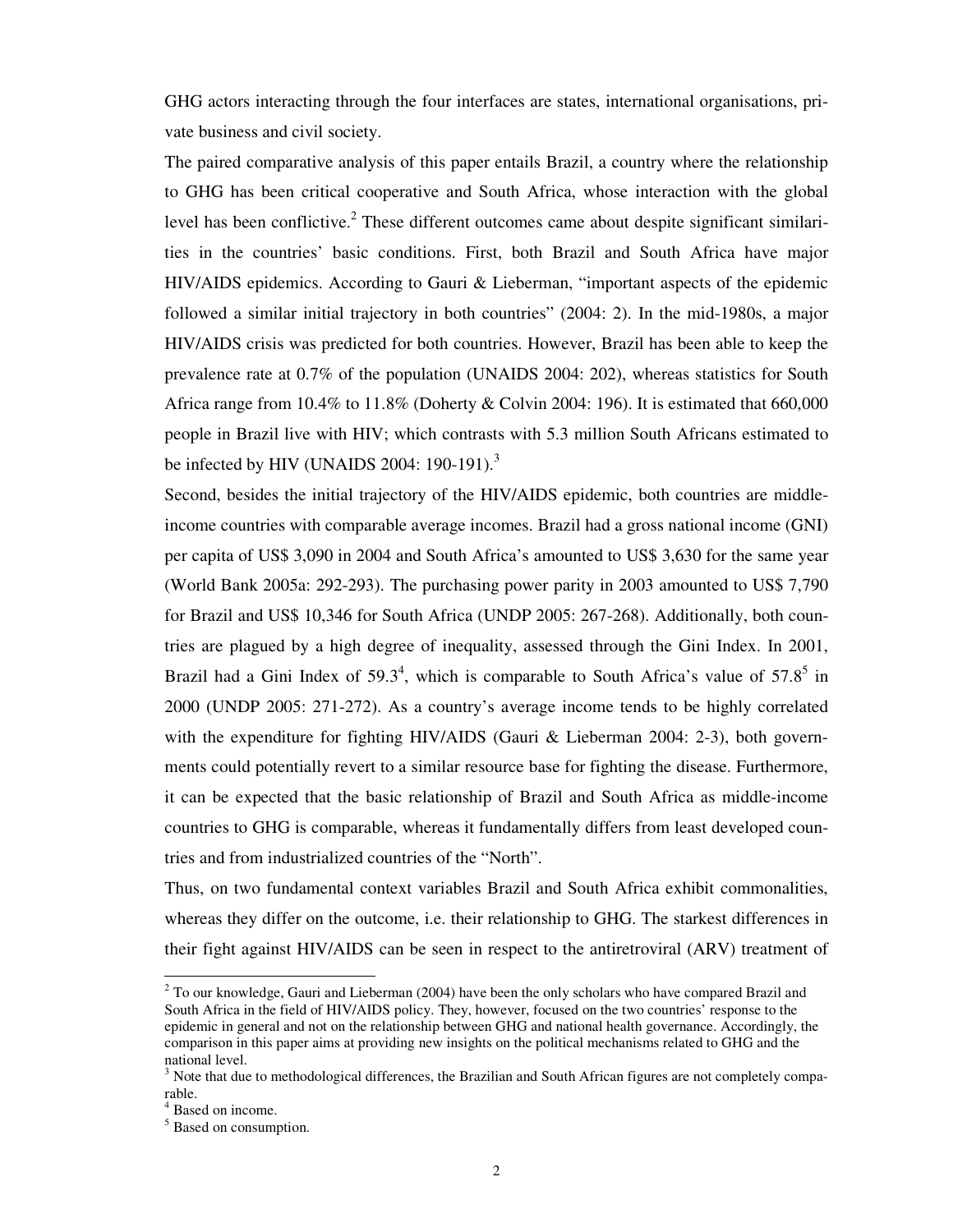HIV-infected people. The Brazilian government started to rollout ARVs free of charge in 1996; whereas South Africa – reluctantly – only started in 2003, eight years later. <sup>6</sup> This two-N comparison will thus provide insights on the influence of GHG on national HIV/AIDS governance and vice versa.

The qualitative comparison rests on a wide range of primary and secondary sources as its empirical base. We conducted 48 interviews in South Africa and 68 in Brazil<sup>7</sup>, with respondents coming from governments, international organisations, the private business sector, civil society organisations, the medical and the scientific sector. The analysis in this paper evolves along the four interface-types set out above, i.e. resource-transfer, organisational, legal and discursive. On the basis of the analysis along the four interface types the concluding chapter unravels the conflict and cooperation between national health governance and GHG in the fight of HIV/AIDS in Brazil and South Africa.

#### **2 Resource-transfer Interfaces: Different Degrees of Autonomy from the Global Level**

This study operationalises resource-transfer interfaces through external financial support for national health governance in the sphere of fighting HIV/AIDS. Resources can come from multilateral and bilateral donor agencies as well as from private foundations. They might direct their funds to state organisations or to the civil society.

In 1982, the year in which the first case of AIDS was made public in Brazil, the country also became heavily affected by the Latin American debt crisis (Baer & Paiva 1996: 67-8, 71; for an overview see Sangmeister 1992:  $255{\text{-}}6$ ).<sup>8</sup> Only with a debt restructuring agreement and the issuing of federal bonds the severe financial crisis was resolved in 1994 (Calcagnotto 1985: 63-74; Vazquez 1996: 5; Fritz 2002: 132-134; Tesouro Nacional 2006: 1-2). Thus, at least until the mid-1990s, Brazil had been reliant on resource-transfer interfaces for funding from the global level.

<sup>&</sup>lt;sup>6</sup> The South African government has for a long time fiercely resisted the rolling-out of antiretrovirals (ARV) in public hospitals for the prevention of mother-to-child transmission (MTCT) of the HI virus and for treating HIVinfected people. Recent media reports suggest that despite the 2003 decision to provide ARVs the conflict over the treatment of HIV/AIDS in South Africa is not over. The number of patients on ARVs is far behind schedule and the Minister of Health does not distance herself from actors such as the Rath Foundation, which claim that ARVs are toxic (Mail & Guardian 2005a; Sunday Independent 2005).

<sup>&</sup>lt;sup>7</sup> Field work in South Africa was conducted from 2-25 May, 2005. Interviewers were Christian von Soest, Martin Weinel and Gero Erdmann. Gilberto Calcagnotto conducted field research in Brazil from 6 August to 29 September, 2004 and 5-27 June, 2005.

<sup>&</sup>lt;sup>8</sup> According to Brazilian Central Bank, the middle- and long-term debt amounted in 1982 to US\$ 83,3 billion (Central Bank 1983: 93).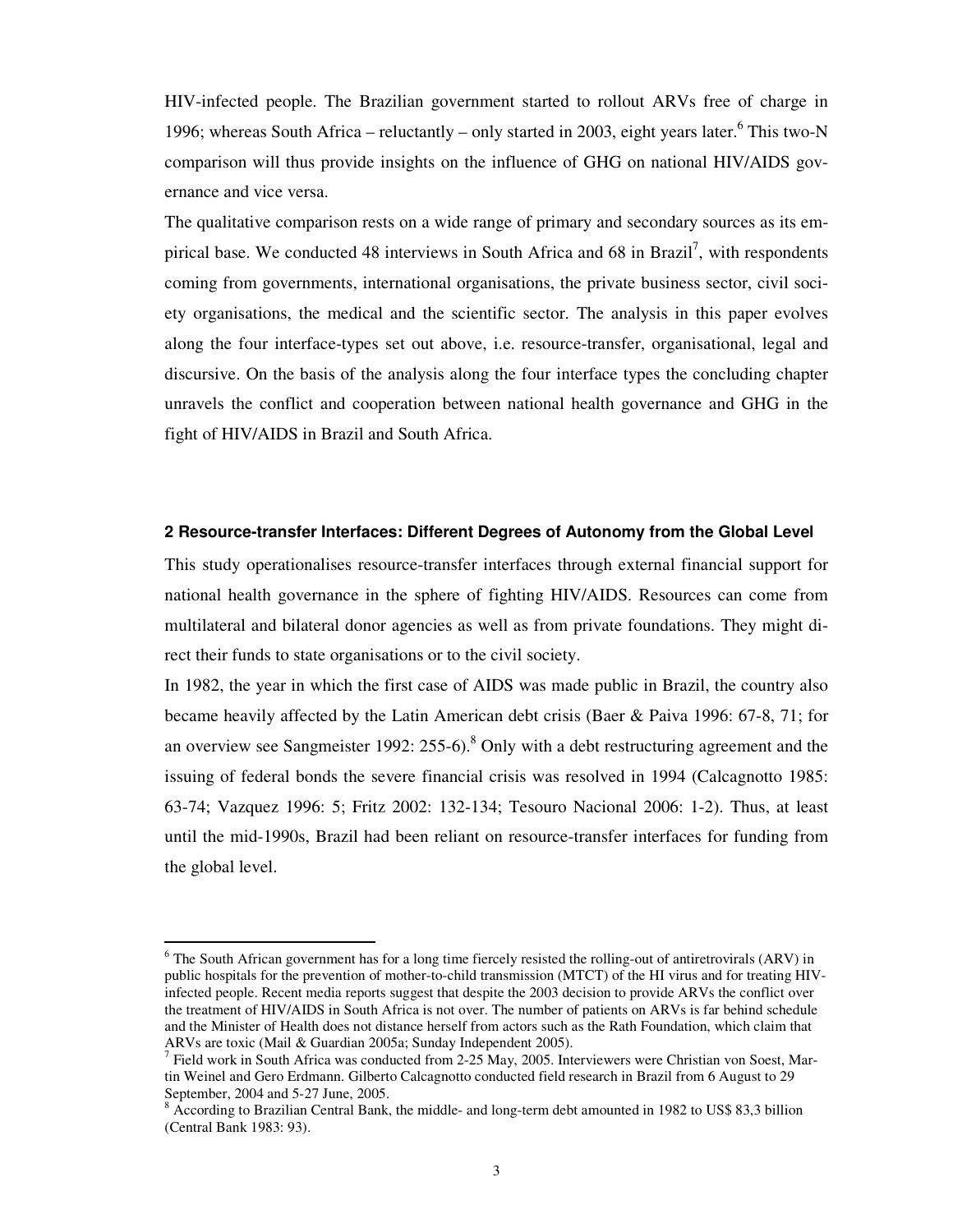Parallel to the general controversy about structural adjustment (Elmendorf & Roseberry 1993: 123; Lurie et al. 1995: 539-546), the financial need for a reform of the Brazilian public health system had been unquestionable. The democratic Constitution of 1988 gave legal recognition to the principles of universal health care, decentralisation and popular participation as the fundamentals of the new Unified Health System (SUS – Sistema Único de Saúde). Accordingly, in 1989 a tax-financed public health system ("Beveridge model") replaced the former social insurance model. According to Mercadante, this institutional shift from a health system dimensioned for 90 million Brazilians to a new public health system "with current responsibilities for 160 million people today cannot be done without significant new resources" (2002: 275; see also: PAHO 2005: 27; Piola & Biasoto 2001: 219-220; Giovanella & Porto 2004: 11- 13).

Since 1983 already, advocacy groups of homosexual men from São Paulo had fiercely fought for a response to HIV/AIDS following the same principles of universal access which characterised the Unified Health System. In turn, São Paulo became the pioneer of an integrated concept of HIV/AIDS care and prevention as a matter of peoples' right to health (Teixeira 1997: 46). This strategy also formed the basis of the first Brazilian AIDS Programme which was established in 1985 (Gauri & Lieberman 2004: 18). However, although it would have conceptually been "a very proper vehicle for comprehensive management of HIV" (Berkman et al. 2005: 1166), the Unified Health System still being in its infancy could not cope with the quickly mounting HIV/AIDS epidemic.

The universal provision of treatment against opportunistic diseases (since 1988), of the antiretroviral drug AZT (since 1991) and of the antiretroviral combination therapy HAART<sup>9</sup> (since 1996) free of charge through the national government (Galvão 2002: 214) had subsequently increased the gap between rapidly growing needs for treatment and Brazil's scarce financial resources. Calculations from 1989 estimated the direct treatment costs for each AIDS patient to be approximately US\$ 15,670 per year, with total costs forecasted to amount to around US\$ 3.5 billion for the treatment of all known AIDS patients in Brazil (Medici 1994: 328).<sup>10</sup> Accordingly, external financing for the Brazilian Sexually Transmitted Diseases/AIDS Programme (BSAP) had become a necessity in the beginning 1990s.

In 1992, the Brazilian government was finally willing "to seek for" as the World Bank termed it (2005b: 11), or "*to accept* a financial help initiative offered as a long-term credit by the

<sup>&</sup>lt;sup>9</sup> HAART stands for Highly Active Antiretroviral Therapy, a combination of three different antiretroviral drugs to treat HIV/AIDS.

<sup>&</sup>lt;sup>10</sup> According to Oliveira & Esher, from 1996 to 2002 the expenditures for purchasing ARV increased from US\$ 40 million to US\$ 534 million, which was due to the rising number of HIV-infected people on treatment. This increase has more than compensated the progressively declining unit prices of ARV (2004: 243).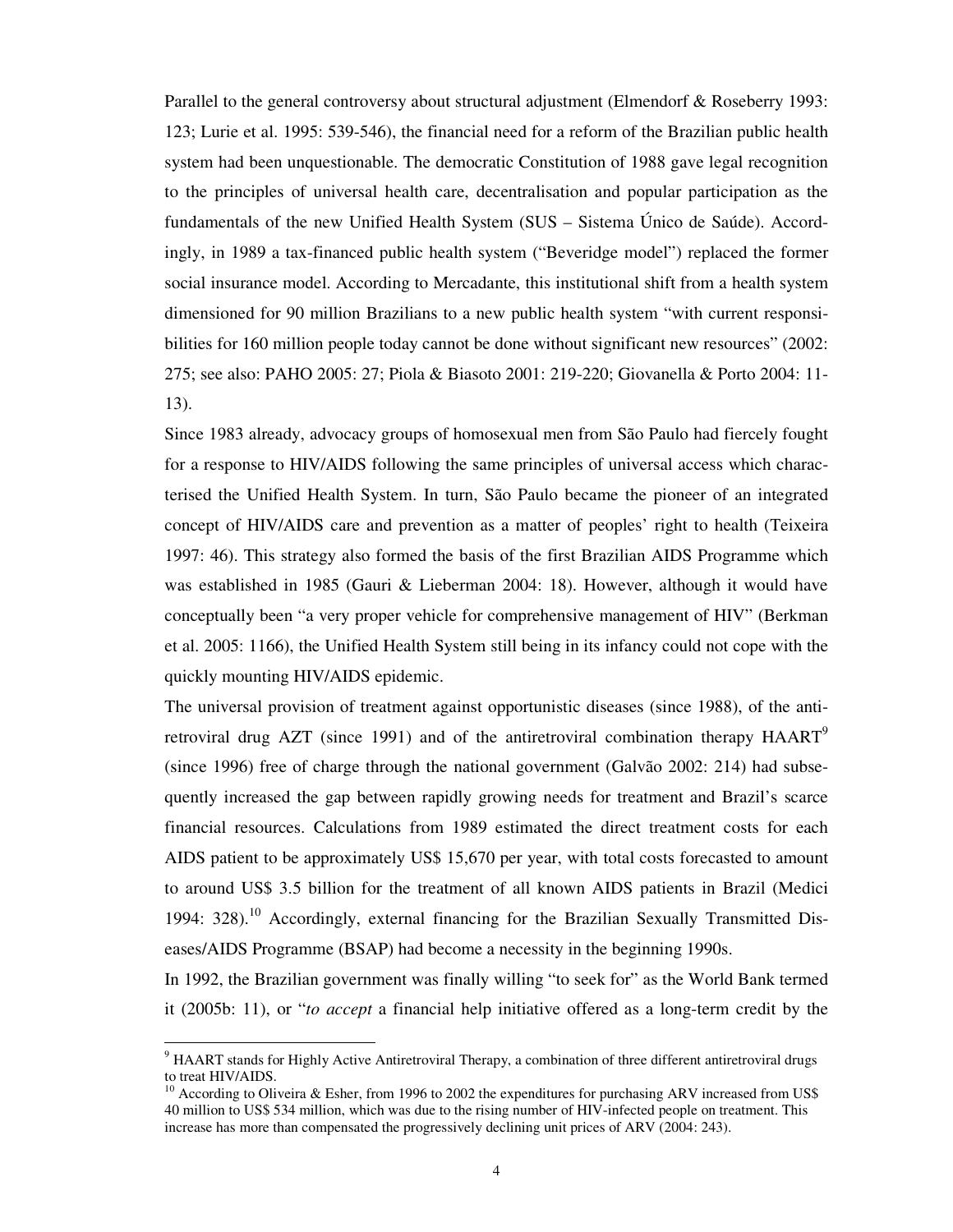World Bank" (Galvão 2000: 140, emphasis by the authors). Since the conclusion of the loan agreement in 1994, it has been the multilateral institution that provides the highest external resource for the Brazilian health sector. Indeed, the World Bank has been "the earliest [external donor] to become involved in a major way" (2005b: 26). Through the loans AIDS I (1994- 1998) and AIDS II (1998-2003) the institution made available credit facilities with a total of US\$ 325 million for prevention activities, epidemiological surveillance and capacity building. The Brazilian government's own contribution to the projects has been US\$ 225 million. The third programme, AIDS III (2003-2006), has a total volume of US\$ 200 million, with 50% financed by each partner respectively (World Bank 2004: 7-9; World Bank 2005b: 14-15, 20- 21, 25) The financial contribution of other external donors has not gone beyond 10% of overall external resources (US\$ 278 million for 1992-1997) (Fontes 1999: 96-7).

Resource-transfer interfaces have also been strongly used by NGOs working in the field of HIV/AIDS. Before the World Bank started to provide funds to NGOs in 1994, financing from private foundations such as the Ford Foundation had been of "fundamental" importance for the pioneer NGOs ABIA, GAPA, and Pela VIDDA $^{11}$  (Galvão 2000: 134). Today, their main revenue sources are internal as well as external. In a recent survey of 328 HIV/AIDS civil society organisations, the greatest group stated to receive funds through "agreements with public bodies" (78%) and "donation by individuals" (72.6%). However, 40.9% also draw on support from an "international cooperation agency" (Castro & Silva 2005: 157).

In conclusion, Brazil has extensively used resource-transfer interfaces in relating to GHG. Since the World Bank loans were issued in 1993, the Brazilian Sexually Transmitted Diseases/AIDS Programme (BSAP) to a large extent has been funded by external sources. Furthermore, the civil society organisations working on HIV/AIDS have also drawn on revenue sources from the global level.

In contrast, South Africa's fight against HIV/AIDS was hardly directly influenced via financial contributions from the global level – that is resource-transfer interfaces. According to Schneider & Gilson (1999: 266) total international aid to the health sector had just been over 1% of the South African annual government health budget in the period 1994 until 1999 and did not rise thereafter. As a middle-income country which has not been severely indebted $^{12}$ , South Africa has not been reliant on conditional donor aid.<sup>13</sup> Neither the Apartheid govern-

<sup>&</sup>lt;sup>11</sup> GAPA is the abbreviation for Grupo de Apoio à Prevenção à AIDS (AIDS-Prevention Promotion Group); Grupo Pela VIDDA stands for Grupo Pela Valorização, Integração e Dignidade do Doente de Aids (Group for Appreciation, Integration and Dignity of AIDS Patients).

 $^{12}$  In 1996, shortly after the democratic transition, South Africa's total external debt amounted to US\$ 23.6 billion (World Bank 1998: 249).

<sup>&</sup>lt;sup>13</sup> Accordingly, this position stands in clear contrast to Brazil.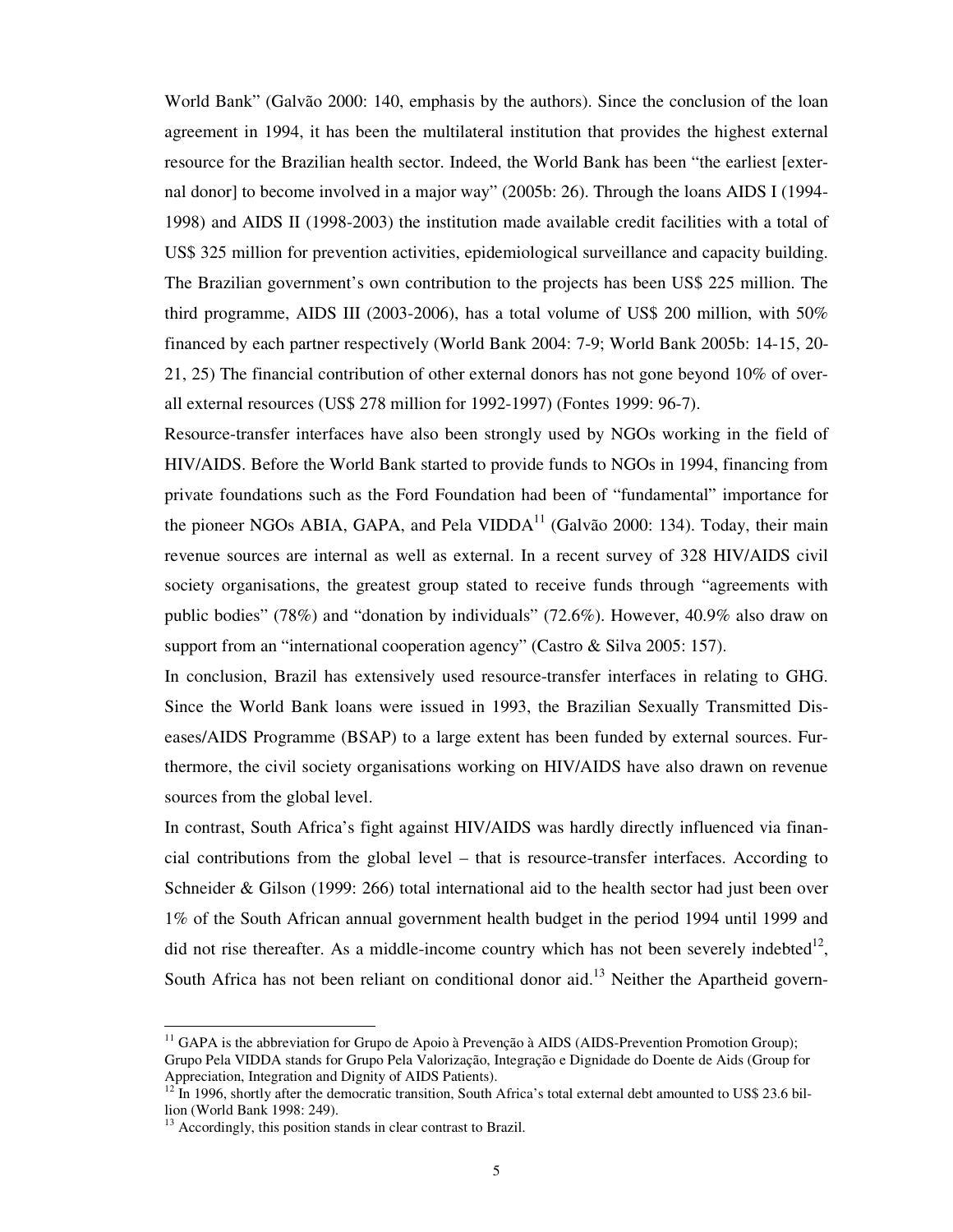ment nor, since the democratic transformation in 1994, the African National Congress (ANC) government have extensively drawn on external resources for financing public health policies.<sup>14</sup> In correspondence to its favourable financial position, the ANC-government thus has refused offers of financial or technical aid which it found not fitting into its policy framework, "particularly from the World Bank" (Gauri & Lieberman 2004: 28) and particularly in respect to the controversial question of HIV/AIDS treatment.

This approach became obvious when in 2002 the ANC-government blocked the disbursement of US\$ 72 million which the Global Fund to Fight AIDS, Tuberculosis and Malaria (GFATM) had awarded to the Enhancing Care Initiative (ECI) of the province KwaZulu-Natal. Its HIV/AIDS programme *inter alia* included antiretroviral schemes to reduce the risk of mother-child-transmission (MTCT) of the virus and to provide antiretroviral treatment to infected persons (Pawinski & Lalloo 2002). Despite the fact that the South African National AIDS Council (SANAC) had not been functioning at that time, the Minister of Health argued that only the national government level could apply to the Global Fund (Weinel 2005: 45). Only in March 2004, the approved funds were – through the national government – transferred to KwaZulu-Natal's Enhancing Care Initiative (information given by a respondent interviewed for this study). $15$ 

Inflows of foreign aid were only accepted in 2004 also, with the US-American President's Emergency Fund for AIDS Relief (PEPFAR) providing US\$ 89.4 million during the year and US\$ 132.1 million in 2005 for treatment, prevention, care of orphans and palliative care (United States Global AIDS Coordinator 2005: 115).<sup>16</sup> As stated by the US embassy in South Africa, 60% of the funds have been allocated to the South African government and 40% to civil society organisations working in the field of HIV/AIDS (United States 2006). However, the influence on South Africa's HIV/AIDS policy is perceived to be low as the ANCgovernment integrates PEPFAR funds according to its strategies already in place. The funds thus cover parts of government programmes (Interview Ramlagan, 11.05.2005).

A lot of South African civil society actors have been partly or fully funded by external actors such as aid agencies, international organisations or private foundations. Recipients have been for instance the Treatment Action Campaign (TAC), the Health System Trust, the AIDS Foundation or the research institute IDASA. Most prominent has been the TAC, which since its foundation in December 1998, has quickly emerged as the most vocal civil society actor in

<sup>&</sup>lt;sup>14</sup> Due to an international embargo, the opportunities for the Apartheid government to draw on external funds had been limited in any event.

<sup>&</sup>lt;sup>15</sup> The name of the respondent was made anonymous.

<sup>&</sup>lt;sup>16</sup> According to the US embassy in South Africa, the funds allocated in the year 2005 have amounted to US\$ 148 million (United States 2006).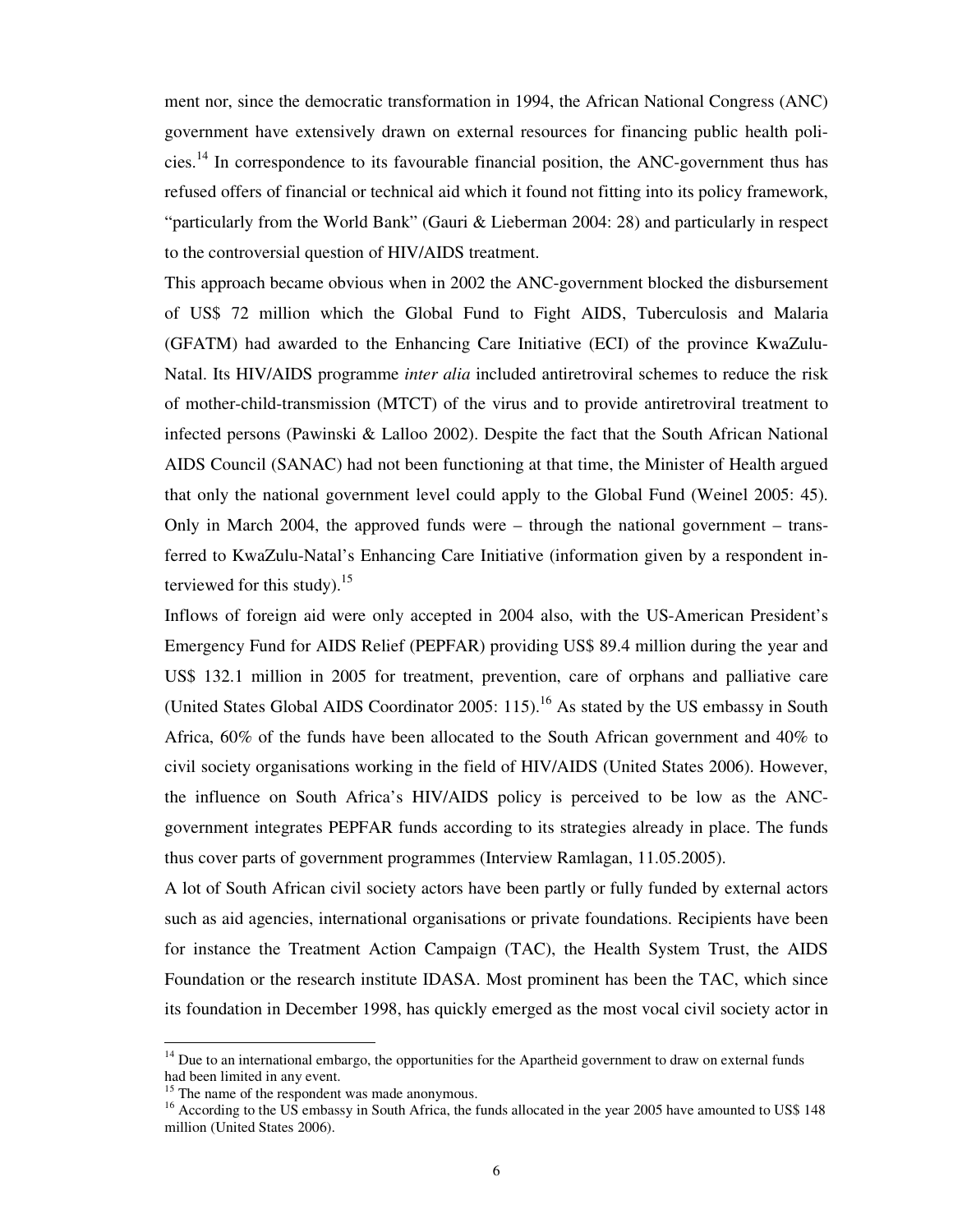the sphere of South Africa's HIV/AIDS policy.<sup>17</sup> Almost the total of the organisation's R23.5 million budget for the financial year ending in February 2005 came from foreign donors. The sources among others were Bread for the World, the Open Society Foundation, the Swedish International Development Agency, Oxfam and the Ford Foundation. Only one donator, the AIDS Foundation of South Africa is based in the country (TAC 2005).<sup>18</sup> Less obvious has been the resource-transfer from international organisations. Despite the fact that the TAC lists UNAIDS as one of their donors, it remains unclear how much resources UNAIDS has indeed provided to TAC and for what activities (Mbali 2005: 38). Furthermore, despite the fact that TAC as well as respondents from international organisations interviewed for this study reported regular interaction, the status of UNAIDS, WHO, GFATM as international organisations prevented them from openly criticising the South African government and aligning with TAC or other civil society actors.<sup>19</sup>

Direct resource-transfers to South Africa's HIV/AIDS programme have been low. The prime reason has been the ANC-government's resilience to preserve its national sovereignty. The status as a middle-income country with insignificant external debt has allowed the government to refuse external aid. There has been, however, strong interaction through resourcetransfer interfaces between South Africa's NGOs and the global level. In respect to these actors, the influence of GHG on national health governance can be perceived to be strong.

#### **3 Organisational Interfaces: Important Indicator for Conflict and Cooperation**

In this study, organisational interfaces are defined as entities, which are formed by at least two *consenting* actors from GHG and national health governance. The use of organisational interfaces therefore acts as a crucial indicator for the degree of cooperation between the national and the global level.

Since 1980, the World Health Organization (WHO), through its regional representative Pan American Health Organisation (PAHO), has developed multiple initiatives with Brazilian health authorities and academic institutions. These joint activities by means of organisational interfaces laid the conceptual basis for the reform of Brazilian health system in the 1980s and

<sup>&</sup>lt;sup>17</sup> Some commentators even describe the TAC as "one of South Africa's most effective and active" groups in the whole NGO sector (Mail & Guardian 2003; see also Willan 2004: 114).

<sup>&</sup>lt;sup>18</sup> The full list of donors along with a detailed analysis can be found in Mbali (2005: 22-23).

<sup>&</sup>lt;sup>19</sup> GFATM's 2002 decision to grant US\$ 72 million to KwaZulu-Natal's HIV/AIDS programme, which also entailed funds for ARV treatment, can be understood as an implicit support for an antiretroviral treatment strategy against HIV/AIDS in South Africa (see below and also Weinel 2005: 45).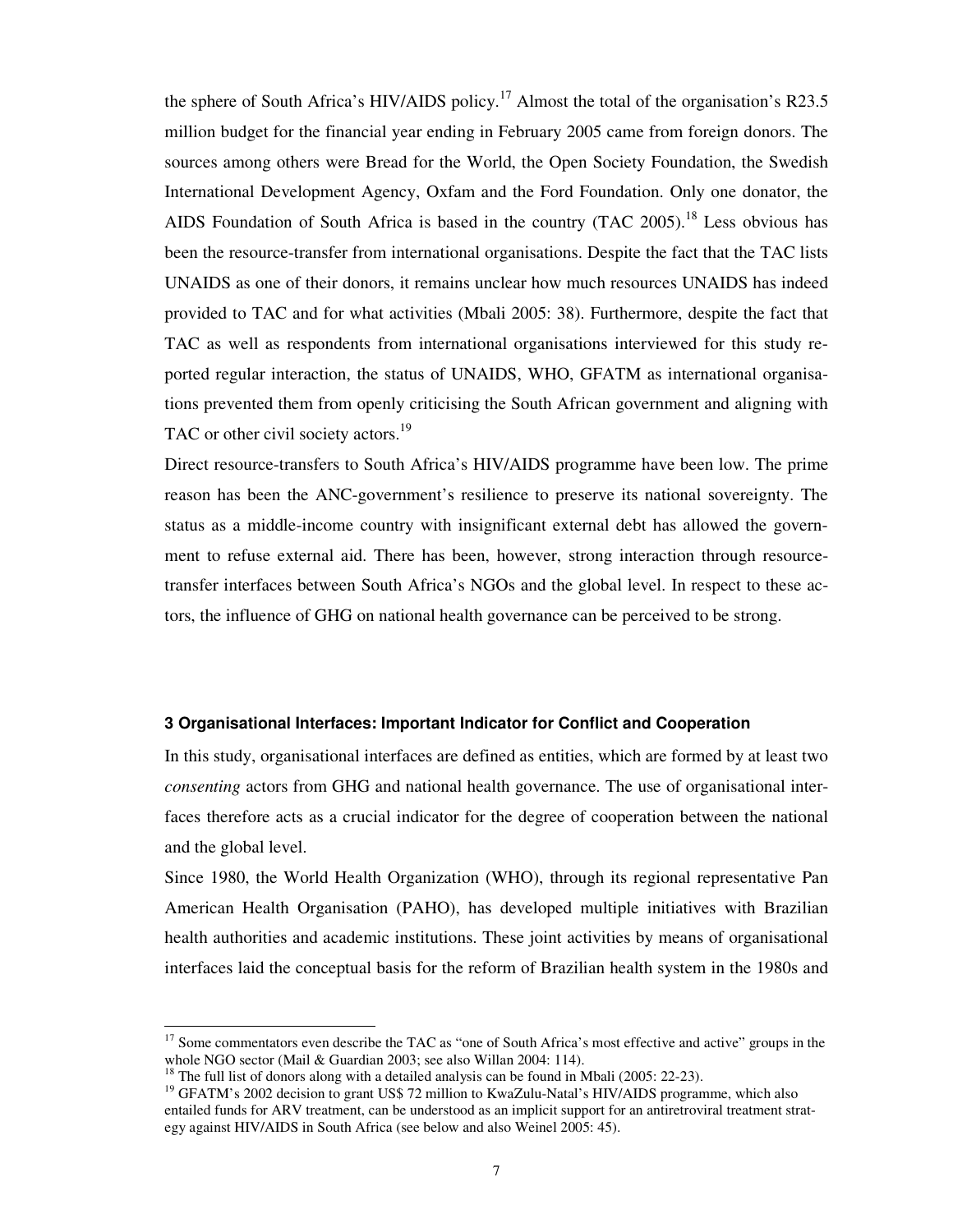1990s. As outlined above, this in turn shaped the Brazilian Sexually Transmitted Diseases/AIDS Programme (BSAP) (Lima 2002: 92-93; Fontes 1999: 113-114).

The UNAIDS Theme Group on HIV/AIDS, established in Brazil in 1997, has coordinated the activities of international organisations in the country. It includes various UN organisations, the World Bank, bilateral donor organisations, the BSAP and the Foreign Ministry, as well as two representatives from civil society (UNAIDS 2001: 3). Since 2004, several other federal ministries have also used this organisational interface (Interview Herlt, 13.9.2004). According to the former Director of BSAP, Paulo Teixeira, the UNAIDS Theme Group in Brazil has brought "positive synergic effects" at federal, state and municipal levels (Interview Teixeira, 24.8.2004). It has actively participated in the organisation of the Brazilian HIV/AIDS prevention campaign, for instance through motivating local mayors to actively participate and inform their communities on the epidemic (Interview Milhomem, 15.9.2004). However, UNAIDS' interaction with the WHO and World Bank has been rather formal than effective and the exchange with other national institutions working on HIV/AIDS prevention and treatment has almost been non-existent. Accordingly, UNAIDS and WHO have rarely exerted a direct influence on the formulation of the Brazilian HIV/AIDS policy (Interviews Teixeira, 24.8.2004; Bonifácio, 14.9.2004).

Conversely, Brazilian actors effectively used organisational interfaces to influence GHG. In 2004, Brazil's representative was unanimously elected Vice-President of the UNAIDS Programme Coordinating Board and in 2005 he assumed the Presidency of the body (CNAIDS 2004). This increased impact on the global level exemplifies the government's general policy of actively working on HIV/AIDS within international organisations. There have also been evidences for Brazil's civil society exerting influence on GHG. For instance, the 1986 founded Brazilian Interdisciplinary AIDS-Association (ABIA) was actively involved in the fifth International AIDS Conference in Montreal in 1989 (Galvão 2000: 87). On that occasion, the International Council of AIDS Service Organisations (ICASO) was established with the main aim to strengthen the global response of civil society organisations. Acting as the ICASO Secretariat for Latin America, ABIA also spearheaded the creation of the Latin American and Caribbean Council of AIDS Service Organizations (LACCASO) as a further organisational interface (Galvão 2000: 87). $^{20}$ 

In the context of organisational interfaces, the active participation of NGOs and the Brazilian government on GHG appears to have been of more importance than the direct influence of multilateral organisations, such as UNAIDS, onto Brazil's national health governance.

<sup>&</sup>lt;sup>20</sup> In Galvão (2000), further examples of Brazilian NGOs entering into organisational interfaces can be found.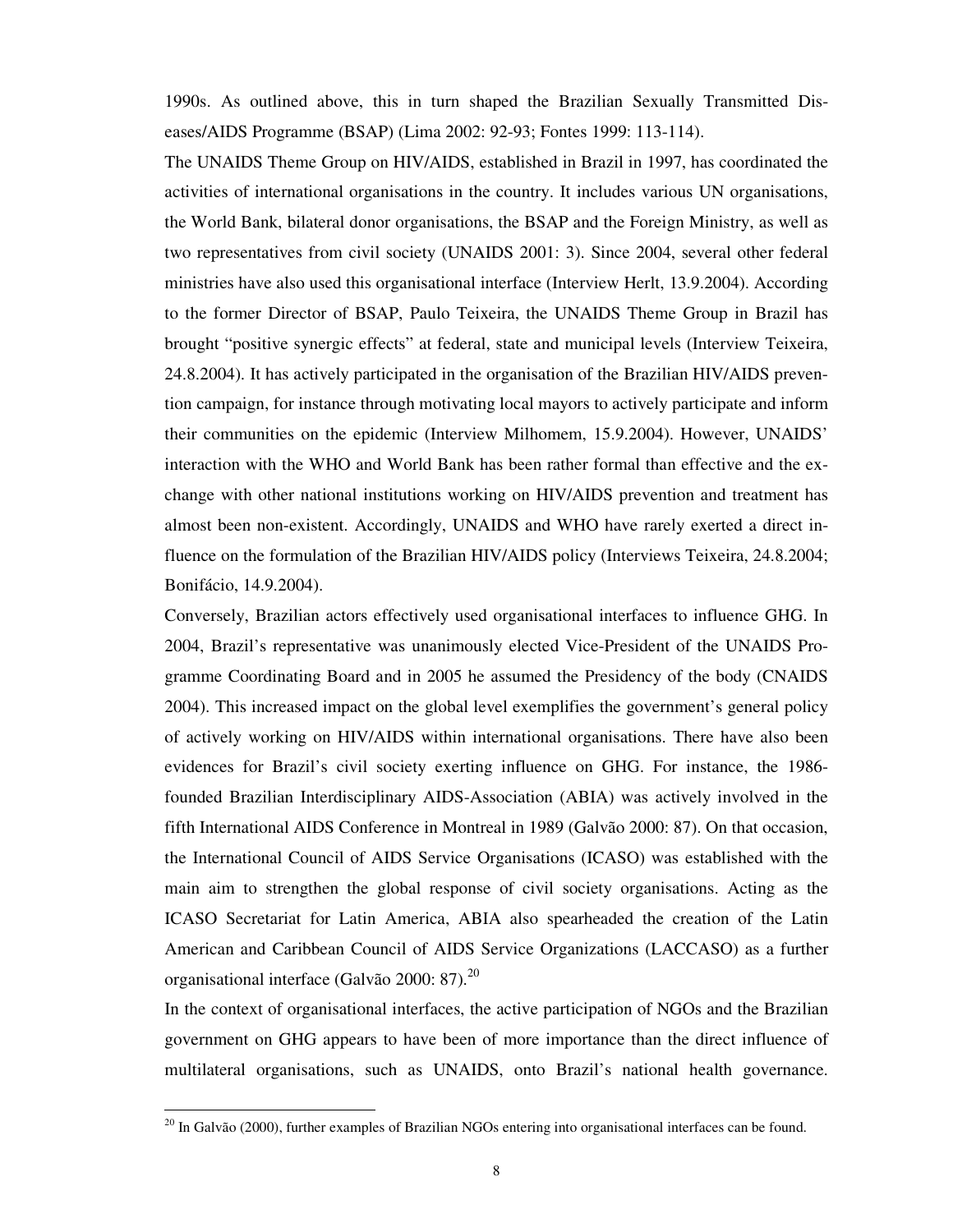WHO's influence through organisational interfaces, for example, has been important for the fundamental reform of the Brazilian Unified Health System but less for the fight against HIV/AIDS specifically.

In contrast, the South African government rarely entered into organisational interfaces, indicating a high degree of conflict with the GHG level, particularly in respect to antiretroviral treatment of AIDS. One important organisational interface between the global and the national level has been LoveLife, an organisation working in the field of HIV/AIDS prevention. The public-private partnership has been co-financed by the US-based Kaiser Family Foundation and other donors as well as the South African government, which provides 34% of the overall budget. Furthermore, LoveLife receives substantial resources from the Global Fund.<sup>21</sup> The organisation's annual budget for 2005 has been around R200 million (Interview O'Connor, 11.05.2005; Mail & Guardian 2005b). Running South Africa's biggest HIV/AIDS prevention programme for teenagers, it designs accessible and youth friendly clinics, advertising campaigns, and sponsors various events (Interview O'Connor, 11.05.2005). LoveLife enjoys a cordial and collaborative relationship with the government and even has the Minister of Health on its Advisory Board. In short, it acts as a "government service-provider" (Mbali 2005: 18).

Furthermore, there is some evidence that experts from the William J. Clinton Foundation were involved in the Joint Health and Treasury Task Team (JHTTT), which was set up to investigate the feasibility and the costs of universal access to treatment of HIV/AIDS in South Africa in 2002 (Ijumba et al. 2004: 333). The US foundation was thus linked to the national level through an organisational interface. However, it remains unclear how far-reaching the technical support and the practical influence of the Clinton Foundation's experts on South Africa's "Operational Plan for Comprehensive HIV/AIDS Care, Management and Treatment for South Africa" (Government Communication and Information Service 2003) in fact had been. Although the Clinton Foundation was – on the global level – very influential in reducing prices for antiretroviral drugs, their experts were later denied further access to South African institutions with the government stopping any further cooperation with the foundation (information given by a respondent interviewed for this study). $^{22}$ 

A prominent organisational interface which global actors required for accessing their funds has been the South African National AIDS Council (SANAC). Although the Partnership against HIV/AIDS, introduced by the then Deputy President Mbeki in October 1998, could be interpreted as a move towards a broad-based response to the HIV/AIDS epidemic, SANAC,

 $21$  It thus also is an example for the resource-transfer interface.

 $22$  The name of the respondent was made anonymous.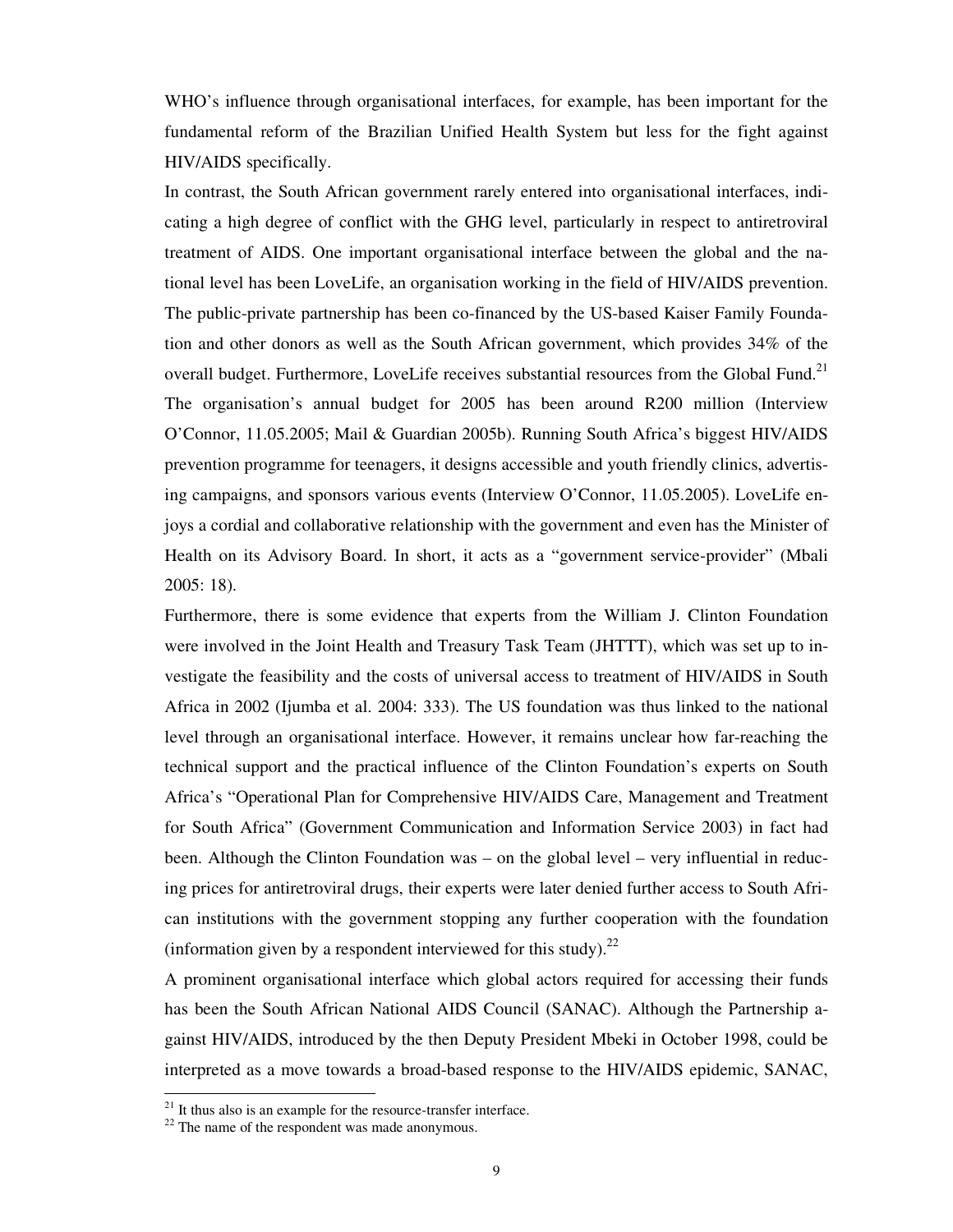founded in January 2000, was the first South African institution that embodied the idea of a "multisectoral response"<sup>23</sup> (Strode & Barrett Grant 2004: 14). Shortly after its inception, the Multi-country AIDS Programme (MAP) of the World Bank, launched in September 2000, requested countries to formulate a "coherent national, multisectoral strategy and action plan" and to apply for grants through "a high-level HIV/AIDS coordinating body – that is a national AIDS commission or council" (Putzel 2004: 1131-1132.

South Africa did not participate in MAP, but aimed at applying for Global Fund grants. The government even sent the Vice-Minister of Health as a representative to the Board of the organisation. Similarly, the Global Fund, created in 2002, made a particular organisational structure, the "Country Coordinating Mechanism" an institutional necessity for the disbursement of its funds. As shown in the discussion of the Enhancing Care Initiative in KwaZulu-Natal, SANAC, the South African version of the coordinating body, started functioning only in early 2002. An obvious interpretation is that SANAC has first and foremost acted as the required "Country Coordinating Mechanism" in order to access resources from the Global Fund, while it has not fulfilled its functions prescribed in the  $2000-2005$  Strategic Plan.<sup>24</sup> Thus, in this case, resource-transfer considerations induced the South African government to form an institution along a globally prescribed "organisational template" (Putzel 2004: 1130). On the whole, the South African government rarely entered into organisations with international actors in the fight against HIV/AIDS. Examples found have worked on HIV/AIDS *prevention*, with LoveLife being the most prominent organisation. The short cooperation episode with the Clinton Foundation strongly confirms the government's stance to preserve its autonomy. In the face of South Africa's treatment controversy, the government has not been willing to accept external influences through organisational interfaces.

#### **4 Legal Interfaces: Disputes with Repercussions for the Global Level**

 $\overline{a}$ 

Legal interfaces are one of the main means broadening or narrowing the access to the public health system. Therefore, the legal recognition of the 1988 Brazilian Constitution to universal access to health as "a right of all and a duty of the State" (Republic of Brazil 1988, Art. 196 in: Senado Federal 2003: 119) had acted as an immovable pillar for the negotiations about the World Bank credits AIDS I-III (Parker et al. 2001: 110). On the global level, Brazil's fight for

 $^{23}$  A "multisectoral" approach in fighting HIV/AIDS entails the involvement of all branches of government and cooperation with non-governmental actors (World Bank 1999: 22-23; Putzel 2004: 1134-1135).

 $^{24}$  The regulative base of SANAC is laid down in the Strategic AIDS Plan 2000-2005 (Department of Health 2000: 12-14), which was developed during the second half of 1999.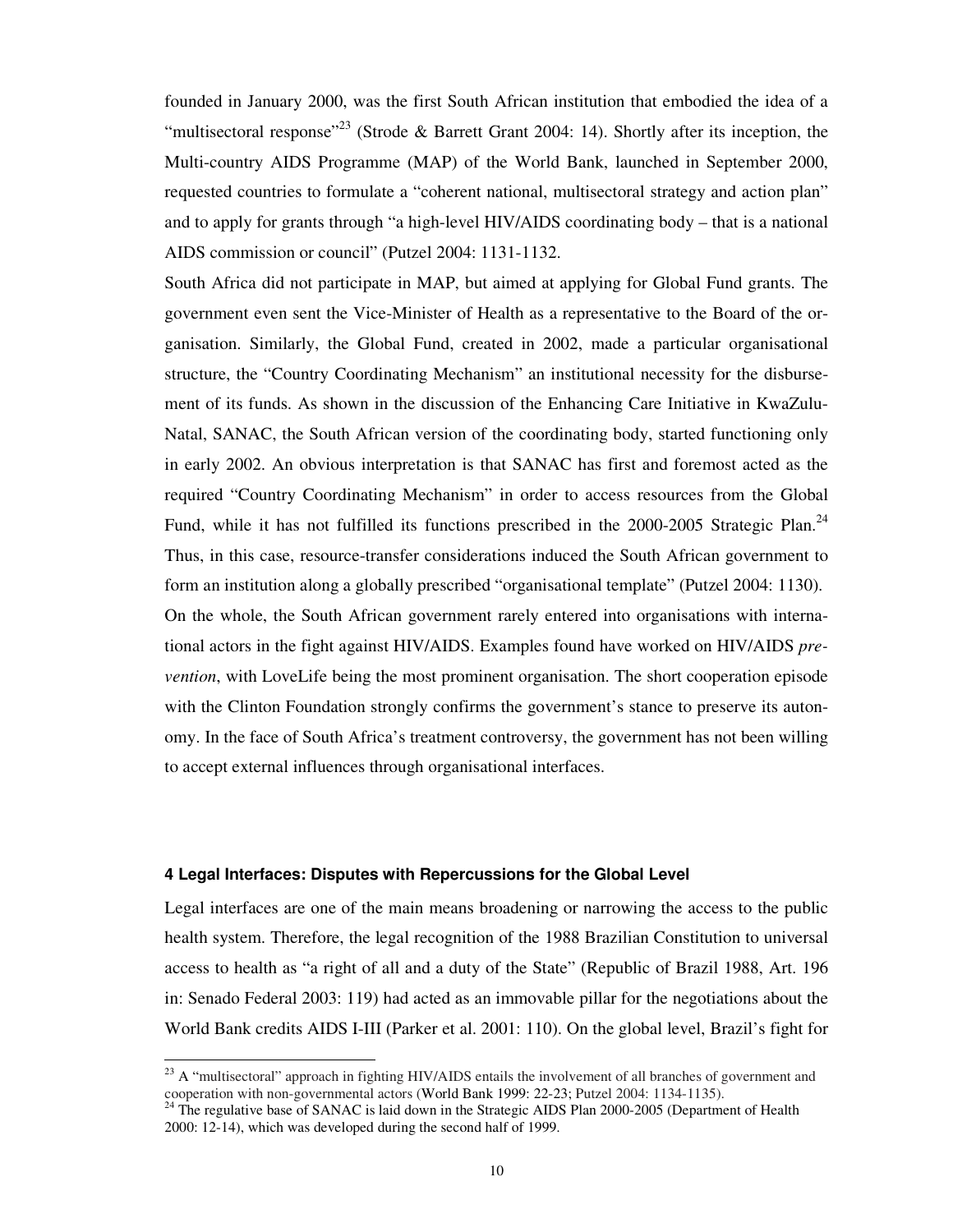a human right to access antiretroviral treatment was indirectly recognised by the April 2001 Resolution of the UN Commission on Human Rights dealing with the "Access to medication in the context of pandemics such as HIV/AIDS." The resolution was passed by a 52-0 vote with only one abstention (Wogart & Calcagnotto 2006: 96; Galvão 2002: 219). One month later, the WHO World Assembly, following a Brazilian proposal, also confirmed "the right to health and that the progressive realisation of that right in the context of HIV/AIDS involves access to treatment" (ISHR 2001).

However, coming to GHG influencing national health governance, Brazil has for a long time fought with the United States over pharmaceutical patent rights. PhRMA, the association of the US pharmaceutical industry, had started to lobby against the Brazilian patent law, which excluded medical products from patent protection, already in 1988 (Marques 2002: 43, Tachinardi 1993: 67). Only following severe commercial sanctions through punitive customs duties on selected Brazilian export products<sup>25</sup>, applied in 1990 (Silva 2005: 131), the Brazilian government consented to formulate a patent law which included the protection of pharmaceutical products. However, the new Brazilian patent law, issued in 1996, still limited the scope of pharmaceutical patent rights. Paragraph 68 forced pharmaceutical MNCs to locally produce their drugs within three years of patent approval – a provision whose non-compliance allowed the government to issue compulsory licences.<sup>26</sup> The United States filed a complaint on this Paragraph with the WTO in 2001 (Galvão 2002: 216; Marques 2002: 44, 46).

The dispute, fought through legal interfaces, only came to end when Brazil restricted the possibility of compulsory licensing to cases of a national health emergency. In consequence, the United States on June 25, 2001, withdrew its formal complaint against Brazil before the WTO. Brazil in turn agreed to notify the US government in advance if it found it necessary to issue a compulsory license. This solution came also as a result of open pressure from NGOs, simultaneously articulated through discursive interfaces in the US and Brazil (Cepaluni 2005: 80-81; Ashraf 2001: 2112; Galvão 2002: 215-6; Wogart & Calcagnotto 2006: 95-96).

Since 1997, a Brazilian state laboratory (Far-Manguinhos in Rio de Janeiro) has developed the technology for the production of several ARV combinations which consisted of drugs non-protected and of drugs protected by patent laws (Oliveira & Esher 2004: 244; Cassier & Correa 2003: 90-91; Marques 2002: 69). For the latter, the pharmaceutical MNCs as patent holders were allowed to and indeed did charge monopoly prices. As a consequence, the Brazilian authorities in the early 2000s had negotiated with a number of pharmaceutical MNCs in

 $25$  These were for instance electronic, pharmaceutical and chemical products, as well as paper and cellulose.

<sup>&</sup>lt;sup>26</sup> "Compulsory licensing is generally defined as the granting of a license to a third-party by a government to use a patent without the permission of the patent holder" (Kühl 2002: 17).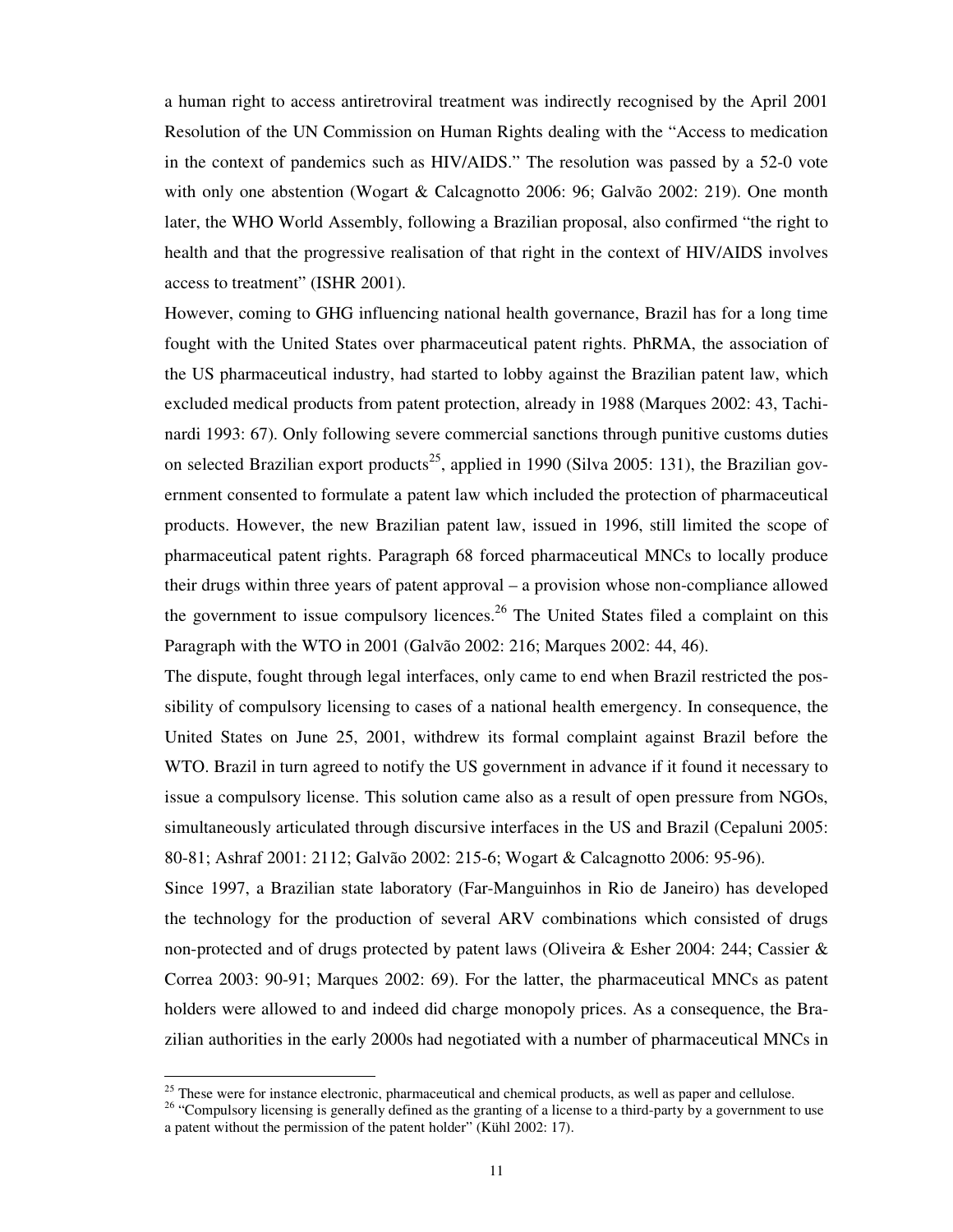order to obtain cheaper prices for the ARV cocktail (Oliveira & Esher 2004: 244-245; Wogart & Calcagnotto 2006: 96). Following unsuccessful negotiations, the Brazilian Health Minister in August 2001 announced that his government would issue a compulsory license for the production of Roche's antiretroviral drug Nelfinavir (sold under the brand name Viracept) to a Brazilian manufacturer. Responding to the threat, Roche resumed the negotiations and agreed to lower its prices by 40% (Roche 2001). The threat of issuing compulsory licenses for generic drugs brought substantial price cuts for other antiretroviral drugs as well (Cohen & Lybecker 2005: 218-220).<sup>27</sup>

Along this "Brazilian path", the government has used legal interfaces in different ways: Its strategies have ranged from open conflict to pragmatic negotiations with pharmaceutical MNCs. After the negotiations' collapse, the government overtly threatened to use the legal provisions for compulsory licensing. There thus have been numerous empirical evidences emanating from the Brazilian case that legal interfaces are a particularly strong weapon to enhance public health interests both at the global and the national level.

In the South African case, legal interfaces, used by global and national actors, have also been important forms of interaction with repercussions for GHG. South Africa came in the international limelight when in February 1998 the Pharmaceutical Manufacturers Association of South Africa (PMA), backed by the American PhRMA, sued the South African government for violating their property rights before South Africa's High Court.<sup>28</sup> The lawsuit, which was based on the legal provisions of the TRIPS Agreement, was supported by the United States government, which threatened to impose trade restrictions on South Africa (Lanoszka 2003: 191-192).

It aimed at the Medicines and Related Substances Control Amendment Act, signed by President Mandela in December 1997, which gave the South African Minister of Health the power to allow both compulsory licensing and parallel importation<sup>29</sup> of patented medicines, in this case particularly antiretroviral drugs (Kühl 2002: 76). Responding to intense national and international public pressure and with only slim chances to win the case, the 39 pharmaceutical MNCs represented by the PMA backtracked from the case in late 1998 (Weissman 2001).

 $^{27}$  The domestic production of the drugs Nevirapine and Indinavir in 2000 represented savings of US\$ 80 million, or 30% of the overall ARV-expenditures in that year (Marques 2002: 69). As a consequence of price reductions and local production of non patented ARVs, US\$ 960 million were saved between 1996 and 2002 (Oliveira & Esher 2004: 245).

<sup>&</sup>lt;sup>28</sup> See particularly paragraph 2.4 of the complaint with the High Court (PMA 1998). Extensive documentation of the case can be found on the web page of the American NGO CPtech (http://www.cptech.org/ip/health/sa/).

<sup>&</sup>lt;sup>29</sup> "Parallel importation refers to the imports of goods purchased in a foreign market by an independent third party and later resold in the domestic market where much lower prices compete with the prices charged by authorized distributors" (Kühl 2002: 18).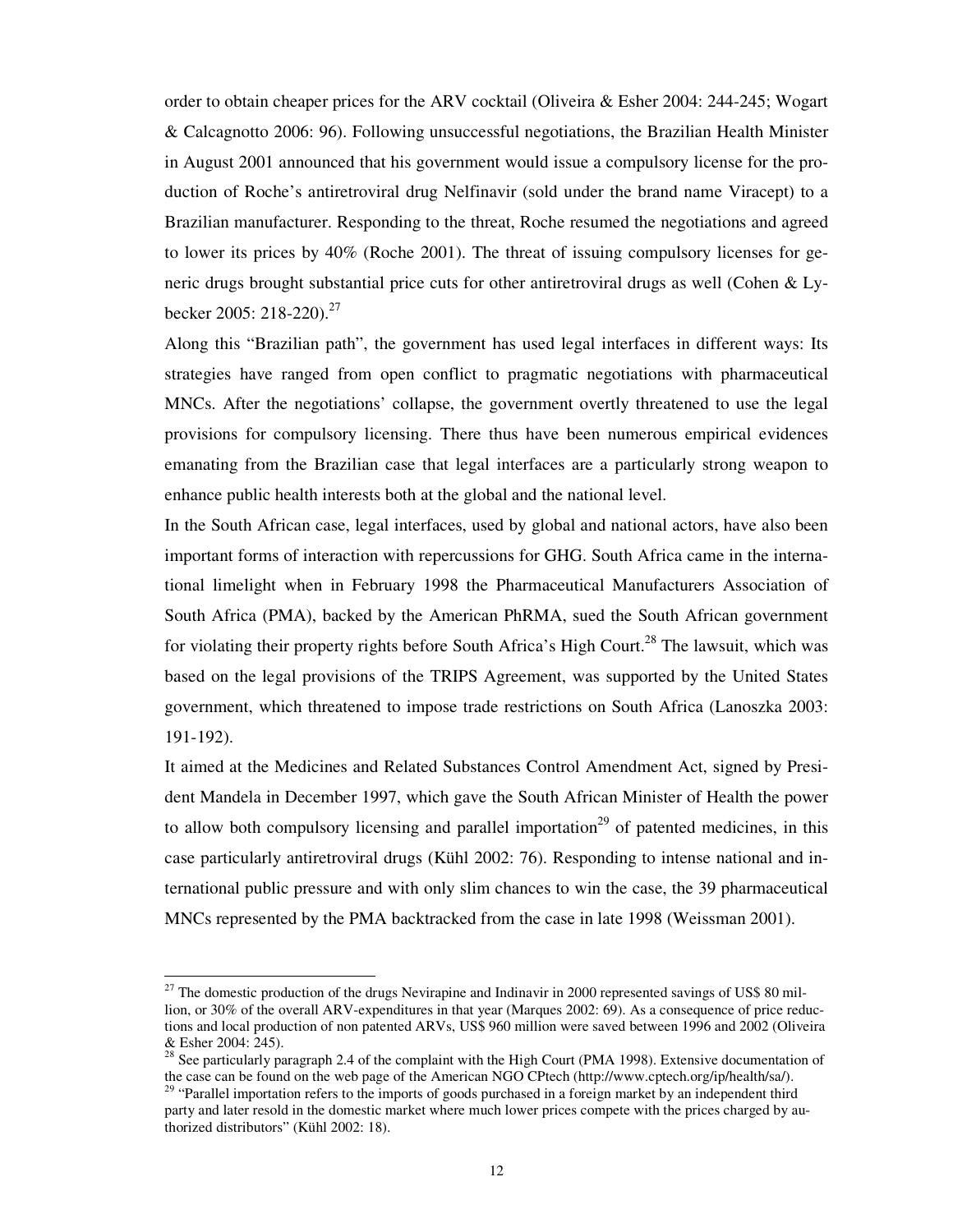However, in January 2001 the lawsuit was reinstated. The chances for a victory of the pharmaceutical manufacturers were considerably better because South Africa was now obliged to fully comply with the requirements of the TRIPS Agreement (Kühl 2002: 76). The pharmaceutical MNCs maintained that the case was not directed against South Africa's efforts to seek price reductions for antiretroviral medicine. That, however, was exactly the impression that AIDS activists and NGOs in South Africa and around the world tried to create. Internationally recognised NGOs such as Médecins Sans Frontières, Oxfam, CPtech or ACT-UP pressured the pharmaceutical MNCs to withdraw the case. Even the Bush administration now refrained from openly supporting the pharmaceutical industry (Weissman 2001). Demonstrations were organised in South Africa, but also in front of several pharmaceutical MNCs' headquarters in Europe and North America.

The pharmaceutical industry, fearing another public relations nightmare, finally withdrew the lawsuit in mid-April 2001 (Lanoszka 2003: 192) and agreed to "a settlement almost on the government of South Africa's terms. The only concession made by the government was to comply with decisions made by the World Trade Organizations on TRIPS" (Kühl 2002: 78). Therefore, the Medicines and Related Substances Control Amendment Act from 1997 remained largely unchanged. In conjunction with strong public pressure from discursive inter-

faces used, the legal challenge was averted. However, the government rejected proposals from civil society to declare the HIV/AIDS epidemic a national emergency. <sup>30</sup> The Doha Declaration explicitly permits countries to issue compulsory licences in case of national health emergencies (Gauri & Lieberman 2004: 26).

On balance, legal interfaces, through the High Court case, have been an important route for interaction of South African actors and the global level. It strengthened the South African government's case of blaming pharmaceutical MNCs and augmented the international pressure to reduce the prices for antiretroviral drugs. The legal interfaces are the means of interaction in which the strategies of the Brazilian and the South African governments have shown the biggest similarity. Both governments have fought against pharmaceutical MNCs being responsible for high ARV-prices. According to Gauri and Lieberman, both countries "have styled themselves as emboldened leaders of the developing countries in this regard" (2004: 27).

 $30$  In fact, the obvious contradiction between the South African government claiming that antiretrovirals are too expensive and not using its legal provisions to lower the prices remains puzzling. One common explanation given from respondents in South Africa has been that the ANC-government does not perceive the HIV/AIDS epidemic to be a national emergency. One MP from the ruling party and member of SANAC maintained that "we are not running in a crisis mode."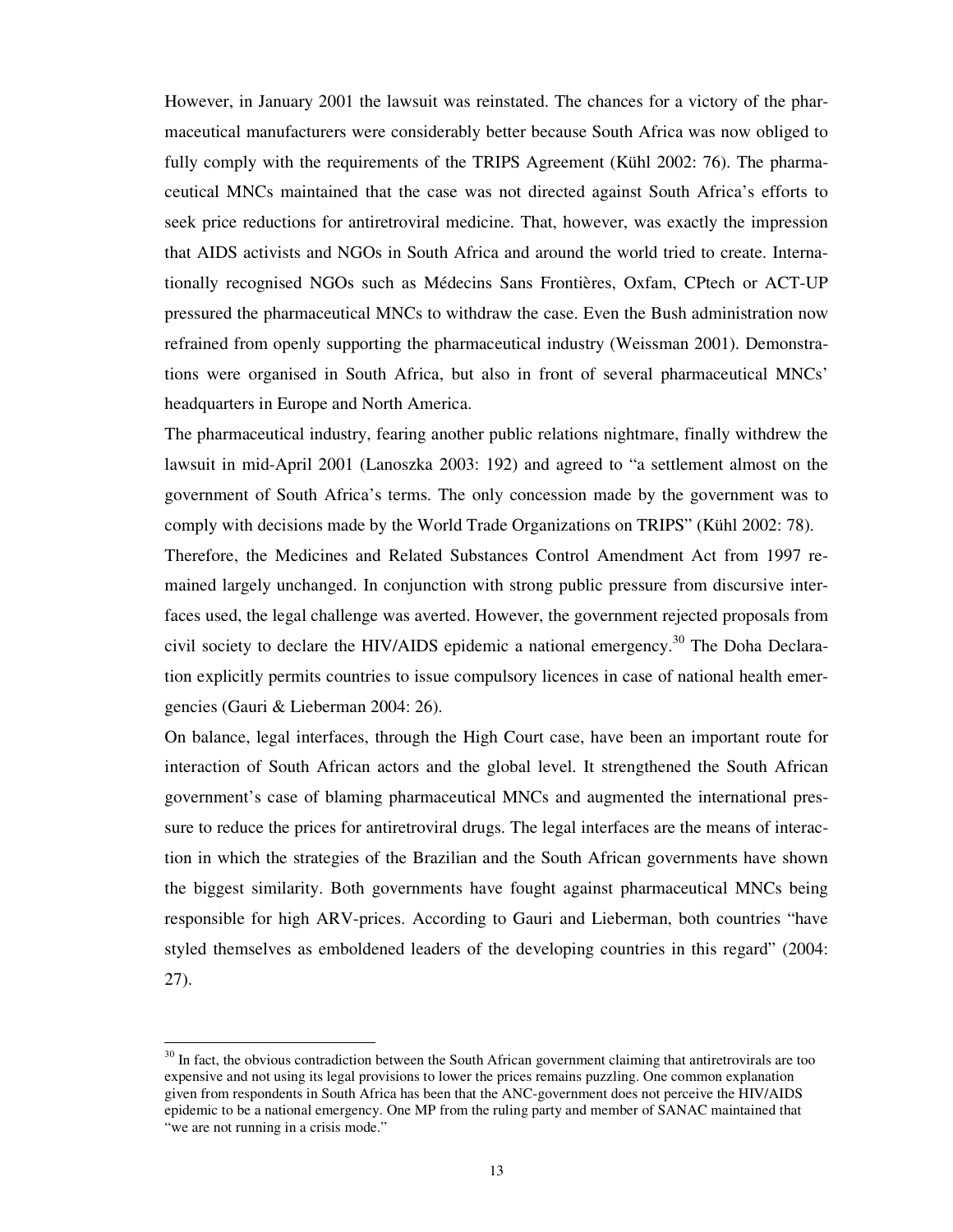#### **5 Discursive Interfaces: Strong Interaction between National and Global Level**

The loan negotiations between Brazil and the World Bank (see resource-transfer interfaces) took place amidst a dispute, expressed through discursive interfaces, of the Brazilian government focussing on its comprehensive and human rights-based approach to fight HIV/AIDS on the one hand and the World Bank with its prevention concept on the other hand. The role of NGOs in the negotiations helped to restrict the World Bank's influence to an almost exclusively resource-transfer character. In fact, as Parker et al. remark,

Brazil's experience in fighting AIDS did not orient itself accordingly to the ideas the Bank offered. On the contrary, Brazilian government developed the experience to guarantee universal access of AIDS patients to ARV, and this experience – because of its innovative characteristics – has been discussed and taken as an example for other countries (2001: 110).

For the World Bank, drug distribution without charging patients has not constituted a policy to be recommended, since the institution focussed on the cost effectiveness of public health programmes (1997: 3). Nevertheless, these differences on the discursive level did not impede the concession of the AIDS I-III loans, because both sides "agreed to disagree" (World Bank 2005b: 13). Brazil's comprehensive approach could be implemented, whereas the World Bank invested in improving the cost effectiveness of HIV/AIDS prevention, surveillance and in building public health institutions. The disagreement on discursive aspects did thus not prevent an agreement about financial cooperation.

HIV/AIDS workplace programmes may also be considered to influence through discursive interfaces, since they raise awareness for the epidemic, inform about prevention and demonstrate the effectiveness of ARV treatment. In Brazil, workplace programmes for prevention and awareness have been implemented since 1985, with large national and multinational companies taking the lead. Bank conglomerates (e.g. Itaú since 1987), state owned companies (e.g. the power utility Furnas since 1992) and MNCs such as Ford have implemented HIV/AIDS awareness and prevention programmes from early on (Terto 1997: 142, 152; Teixeira 1997: 60-61). NGOs such as ABIA and GAPA as well as immunology centres, which never had any direct contact to the business sector before, have provided technical input to companies' HIV/AIDS workplace programmes (Terto 1997: 152).<sup>31</sup>

Established in 1998, the Brazilian National Business AIDS Council (CEN) has been the body representing business at the Brazilian Sexually Transmitted Diseases/AIDS Programme (BSAP). It furthermore has exerted an important global diffusion function in disseminating best practices in respect to workplace programmes (Terto 1997: 154). The result of these do-

 $31$  This also acts as an example for organisational interfaces.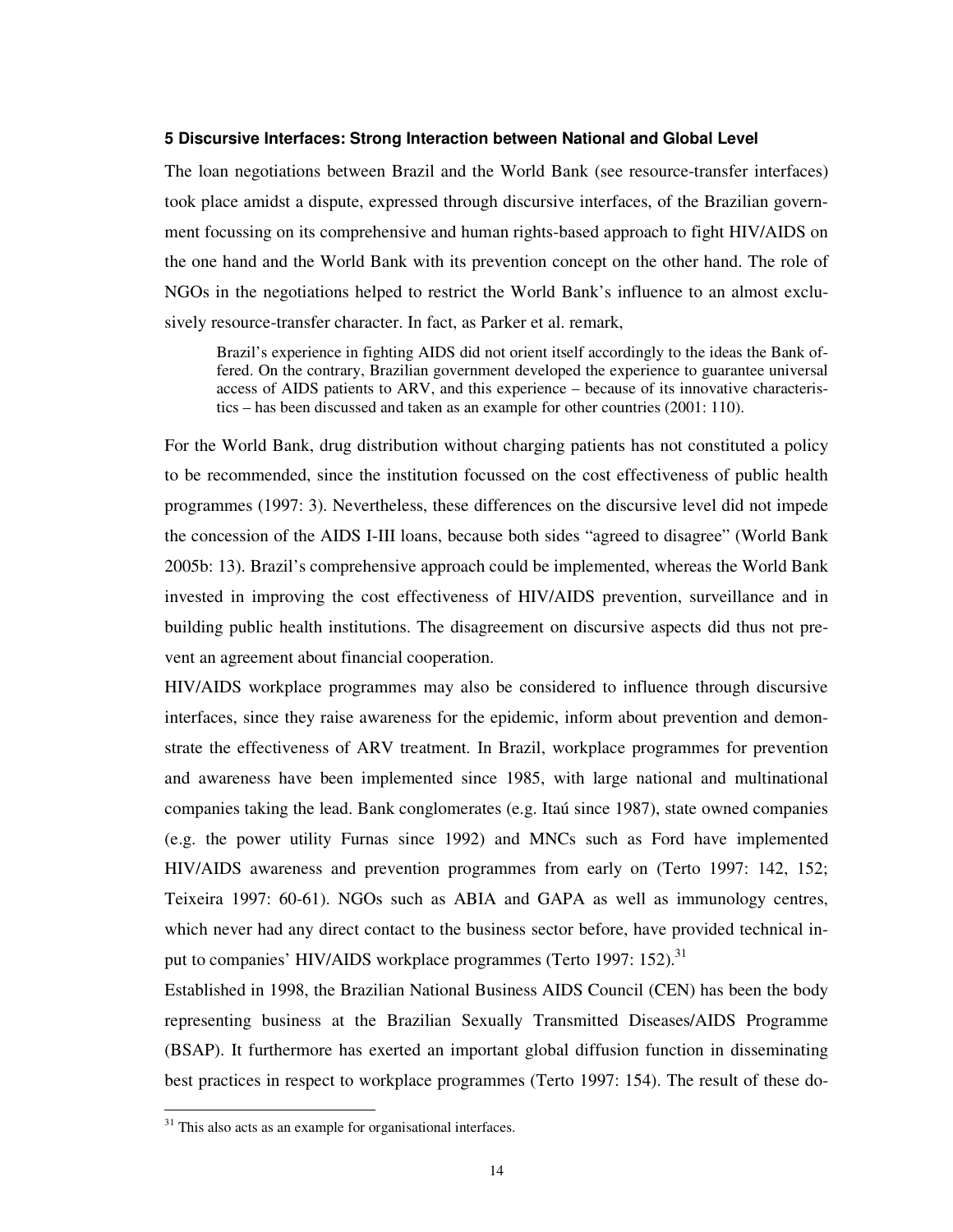mestic and multilateral activities has been a change in mentality. Firms and private foundations began to view NGOs and trade unions as potential partners in fighting HIV/AIDS. One scholar even speaks of a "new social philanthropy" on the part of the business sector (Terto 1997: 152). However, quantitatively the picture is less encouraging: According to a 2006 World Economic Forum survey, only 43% of 212 Brazilian business leaders interviewed declared that their company runs a workplace HIV/AIDS programme (BBC Brazil 2006).

In sum, the position of the BSAP focussing on comprehensively fighting HIV/AIDS, i.e. integrating prevention, care and treatment, has originated as a result of domestic pressure from civil society organisations. Apart from the question of antiretroviral drug pricing, the interaction between Brazil's national health governance and GHG through discursive interfaces has been critical cooperative.<sup>32</sup> The HIV/AIDS workplace programmes have exemplary shown the consensual use of discursive interfaces between multinational and national businesses as well as NGOs in fighting HIV/AIDS in Brazil.

In South Africa, discursive interfaces have been characterised by conflicts between the South African government and global as well as other national health governance actors. Global actors operating in the country have, however, increasingly been successful in shaping discourses on HIV/AIDS and on antiretroviral treatment in particular. Contradicting government positions, they were able to demonstrate that antiretroviral treatment of HIV/AIDS is an effective and feasible option for the country.

One of the most prominent HIV/AIDS antiretroviral projects emerged in the Western Cape, the only province which, besides KwaZulu-Natal, had not been governed by the ANC until 2004. In January 1999, the Nobel Peace Prize winning NGO Médecins Sans Frontières (MSF) started – with the support of the Western Cape provincial government – an ARV-based programme to reduce the risk of mother-to-child transmission (MTCT) in Khayelitsha, a large township close to Cape Town (Médecins Sans Frontières 2003: 14). In May 2001, the organisation established the first public sector service to provide antiretroviral treatment to people living with HIV/AIDS in South Africa. Although the national government disapproved this development, the political constellation in the Western Cape province permitted the engagement of MSF. The Khayelitsha project set a publicly visible example that antiretrovirals can be successfully administered even in a resource-poor setting of a township. This is reflected in a report of the TAC – a close ally of MSF – from 2003:

 $32$  As shown above, that did not preclude different positions of Brazil's government and the World Bank on the implementation of Brazil's strategy against HIV/AIDS.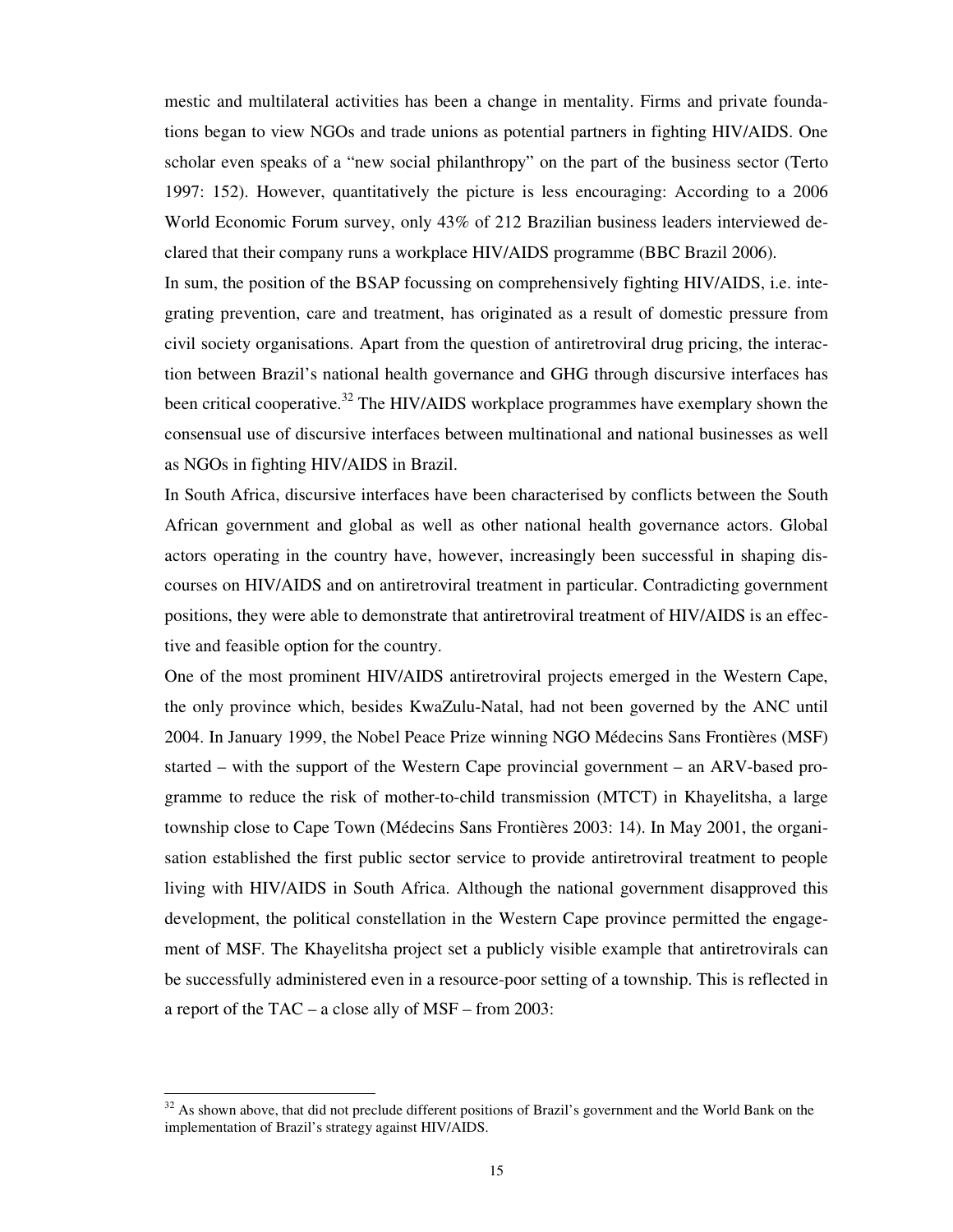The Western Cape is strategically important to TAC because it is here that the potential for good examples on treatment are most likely to be set for the rest of the country at a primary health-care level (Treatment Action Campaign 2003: 3).

The media have also used the Khayelitsha project to push the government on the provision of drugs in order to lower the risk of MTCT, with headlines like "It's so easy to save our AIDS babies" (Sunday Times 2000) or "Ray of light for HIV moms" (Sunday Times 1999). Generally, the NGO sector strongly interacted through discursive interfaces. The TAC most actively forged networks with international non-governmental organisations (INGOS) and international organisations which have had significant impacts on GHG.<sup>33</sup> In cooperation with its partners, TAC organised the international protests supporting South Africa's government in the court case of the Pharmaceutical Manufacturers Association challenging the Medicines and Related Substances Amendment Act (Gumede 2005: 157, see also above). INGOs later also conducted solidarity protests during TAC's civil disobedience campaign against the government, which included demonstrations in front of South African embassies around the world (Mbali 2005: 36). In its campaign tactics, TAC has learnt from the US-based NGO AIDS Coalition to Unleash Power (ACT-UP) (Schneider 2001: 18). This gives further evidence to the strong interaction of NGO actors from the national and the global level through discursive interfaces.

In contrast, scholars have described the reaction of MNCs which operate in South Africa towards the HIV/AIDS epidemic as reluctant and weak (Dickinson 2004: 628; Connely & Rosen 2005: 1925). No coordinated and explicit initiative emerged to influence the fight against HIV/AIDS. However, there have been strong indications that concern was expressed behind closed doors. Important in this regard has been the President's International Investment Council, consisting of 15 business leaders from all over the world. According to various respondents from international organisations and business interviewed for this study, in March 2002 members of the body warned President Mbeki about the HIV/AIDS treatment controversy's possible implications for foreign direct investment to South Africa (Gumede 2005: 171). The weekly newsletter ANC Today, published after the International Investment Council meeting, acknowledged that "the members of Council had raised serious concerns about some persisting negative perceptions of our country internationally" (ANC 2002). This gave a new resource-transfer dimension to the discursive contest around South Africa's HIV/AIDS policy: it affected the country's attractiveness as a place for foreign business.

 $33$  Accordingly, this also serves as an example of organisational interfaces.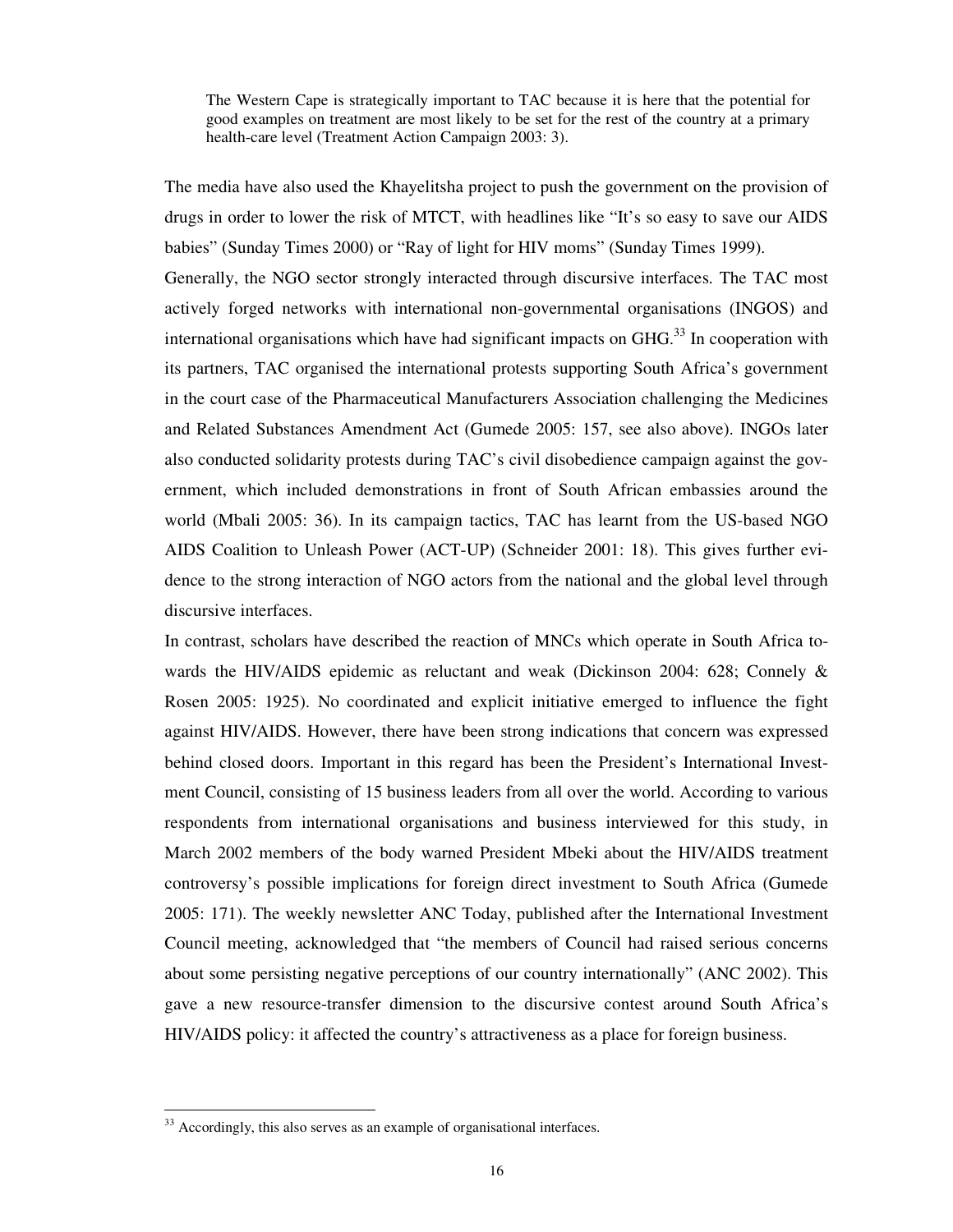More public resonance found the workplace programmes of large, often multinational, business in South Africa which have provided antiretroviral treatment to their workers and their families. Businesses' commitment to workplace programmes has been contested in the literature. Dickinson for instance argues, that most companies started to move towards the provision of antiretrovirals to their workers not earlier than 2002, when the government already began to change its stance on HIV/AIDS treatment (2004: 627, 631). Connely & Rosen estimate that only between 5,000 and 30,000 South African workers (and in some cases members of their families) received ART in the beginning of 2005 (2005: 1925). Without entering into the discussion whether businesses' reaction has been adequate to the magnitude of the HIV/AIDS problem in South Africa, it can be safely said that the highly publicised workplace programmes of the mining company Anglo-American, the parastatal power utility Eskom and the – multinational – car manufacturers DaimlerChrysler, BMW and Volkswagen had a demonstration effect on South Africa's HIV/AIDS policy via discursive interfaces.<sup>34</sup>

In sum, discursive interfaces have been the strongest route of interaction between the South African and the global level. MSF's Khayelitsha project and (multinational) businesses' workplace programmes set a forceful and publicly visible precedent of effectively administering antiretroviral therapy. The concerns raised by MNC leaders point to economic consequences as a forceful factor amplifying discursive interfaces. Conversely, civil society actors such as the TAC successfully influenced the global level and created an international awareness for the HIV/AIDS treatment controversy in South Africa.

### **6 Conclusion**

 $\overline{a}$ 

The fight against HIV/AIDS has been an area of strong national health governance and GHG interaction. Both South African and Brazilian actors have interacted continuously with the global level through different interfaces. The ways of interaction have, however, been diametrically opposed with the starkest differences in respect to resource-transfer interfaces. Brazil has, through three World Bank loans, received a total of US\$ 425 million for its National AIDS Programme, whereas South Africa has refused international assistance apart from Global Fund resources for its prevention programme. Only in 2004, the South African government accepted funds for the province KwaZulu-Natal's HIV/AIDS programme, which also entailed an antiretroviral treatment component. This contrasting receptivity for funds from the

<sup>&</sup>lt;sup>34</sup> For case studies on workplace programmes in two large South African companies see Stevens (2004). On workplace programmes in South Africa see also Marais (2000: 30) and Butler (2005: 11). Further empirical sources have been the interviews conducted during field research in May 2005.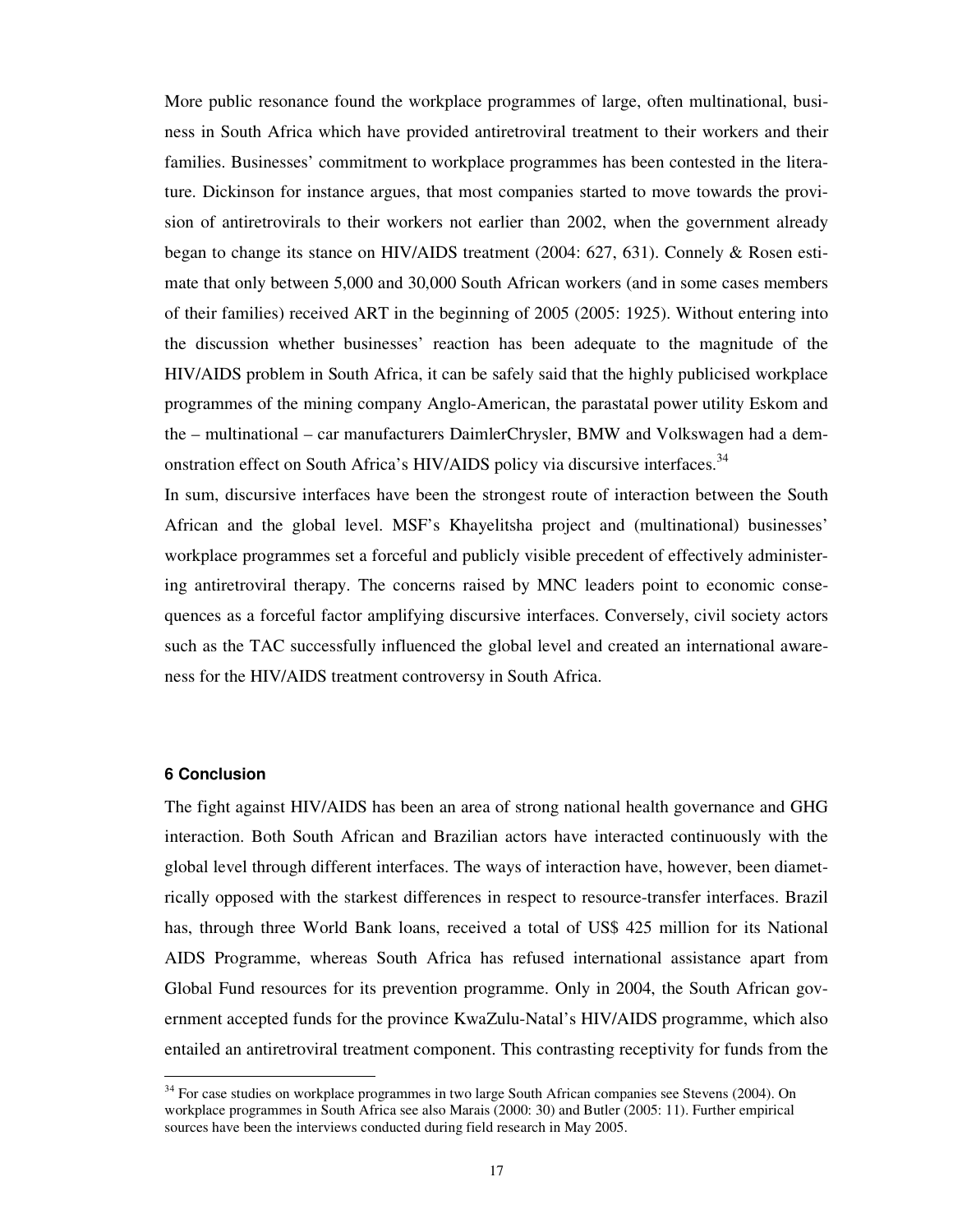global level exemplifies the conflicting relationship with GHG on the part of South Africa and Brazil's cooperative approach.<sup>35</sup>

This analysis has clearly shown that the influence of GHG on national health governance has been mediated by the national political context. In other words, national politics and actor constellations account for most of the contrasts between Brazil and South Africa's fight on HIV/AIDS. This concurs with Gauri and Lieberman who state that "differences in foreign assistance on HIV/AIDS can be explained from the perspective of domestic policy choices" (2004: 27, see also Gould 2005: 2).

It is beyond the scope of this paper to explain both countries' domestic policy processes but other research suggests that the decentralised nature of Brazil's political system, the more dispersed party landscape and – particularly – its coherent "national political community" incorporating all ethnicities explains much of the country's more aggressive and coherent fight against HIV/AIDS compared to South Africa (e.g. Gauri & Lieberman 2004: 30-32). In contrast, South Africa's HIV/AIDS policy has for a long time been dominated by the central ANC-government which could push through its strict refusal to provide ARVs in the public health system. Accordingly the South African government had no interest in cooperation with GHG actors over the question of HIV/AIDS treatment and rarely entered into organisational or resource-transfer interfaces. As the dominating political actor on that national level the ANC-government severely diminished the scope for GHG influence.

Because of the conflictive relationship with GHG, discursive interfaces – with multinational NGOs and businesses for example successfully administering highly visible antiretroviral treatment programmes – became the main routes of influence in South Africa. Conversely, and somewhat paradoxically, the influence of discursive interfaces on Brazil's fight against HIV/AIDS has been lower, despite funding from the World Bank which pursued another policy. As the analysis has shown, the Bank has not been able to push through its model of how to fight HIV/AIDS. Brazil has refused to charge HIV-infected people for ARV treatment and created a much acclaimed multidimensional range of HIV/AIDS prevention and treatment activities which became known as the "Brazilian model" (Parker 2003: 144). The main reason has been the consent that had emerged on the adequate fight against HIV/AIDS among Brazilian actors from the state, civil society and business.

The analysis points to the fact that the relationship between the different interfaces is highly context-specific. On the one hand, the World Bank example has shown that interfaces can work *incongruently*, i.e. that accordance between national health governance and GHG actors

 $35$  Despite the fact that South Africa has – in contrast to Brazil – not heavily been indebted it seems reasonable to argue that its fight against HIV/AIDS would also have been strengthened by the acceptance of external funds.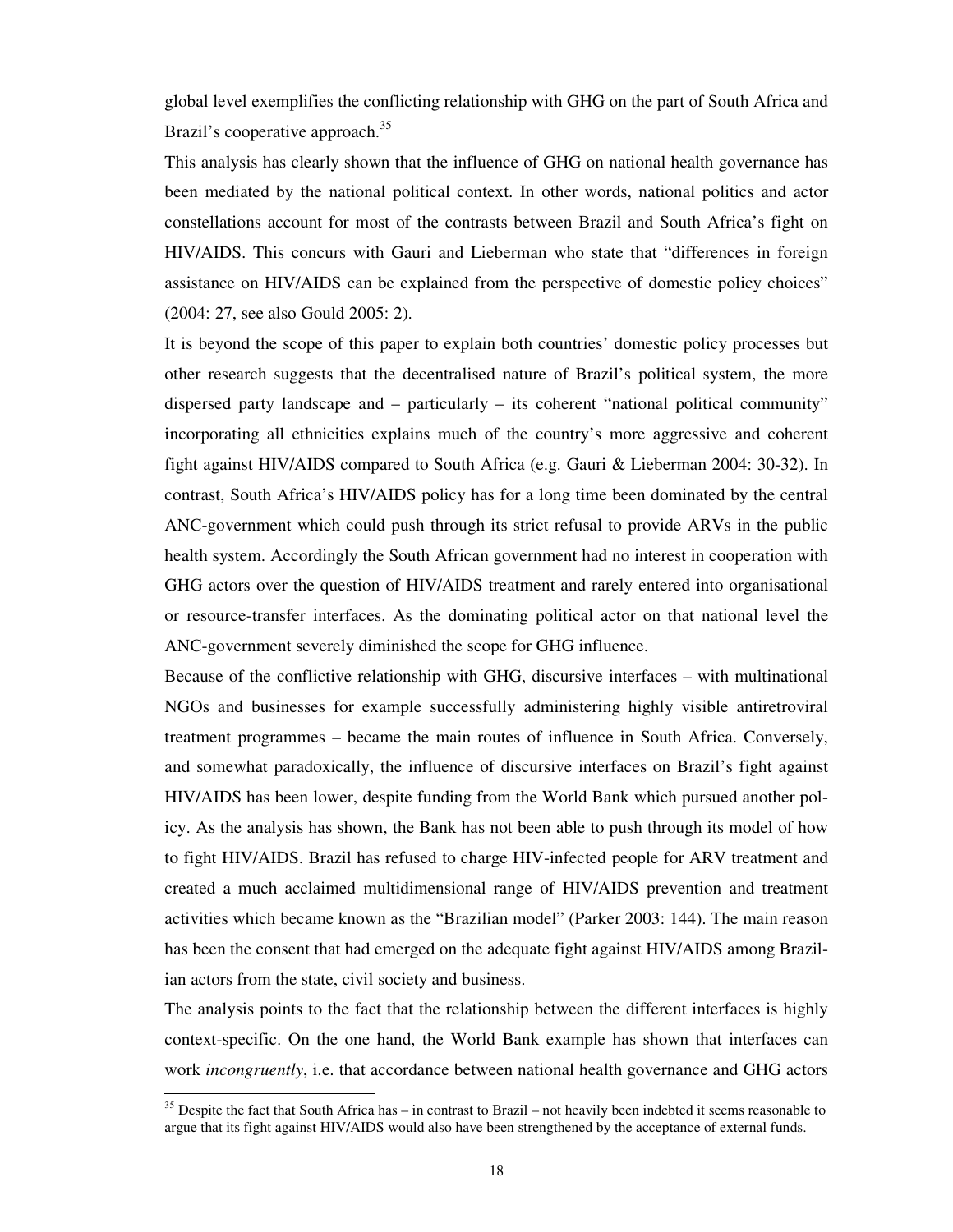is found in respect to one interface but not in respect to an other. In Brazil's case, the resource-transfer interface was used but GHG-influence through discursive interfaces was limited. On the other hand, interfaces can work in *congruence* with one another. For instance, resource-transfer implications clearly stood at the basis of the South African government's decision to mould the South African National AIDS Council (SANAC) along the "organisational template" (Putzel 2004: 1130) of a country-coordinating mechanism required by the Global Fund.

Not only had GHG (some) influence on national health governance, but the national experiences and politics of Brazil and South Africa also exerted an important impact on GHG. In this direction, discursive interfaces also proved to be of crucial significance. As outlined above, Brazil has acted as a global role model for the fight against HIV/AIDS, with "perhaps the most successful experience yet realized in any developing country, but perhaps anywhere" (Parker 2003: 144). Furthermore, Brazilian as well as South African actors have consistently, through discursive interfaces, fought for lower prices of antiretroviral drugs. Even stronger in influencing GHG in this regard have been legal interfaces which often worked in conjunction with their discursive counterparts.

For a long time, pharmaceutical patents and the rights WTO member states posses vis-à-vis pharmaceutical MNCs under the TRIPS Agreement have been highly contentious issues. With its threat of compulsory licensing generic drugs, the Brazilian government has exerted pressure on pharmaceutical  $MNCs<sup>36</sup>$  and has resisted pressure from governments of developed countries such as the United States. In the same vain, the court case, which the pharmaceutical industry filed against South Africa's 1997 Medicines and Related Substances Control Amendment Act exerted influence on GHG. It augmented the government's discursive case for lower prices of ARV treatment and – on a more general level – of fairness between the developing and developed countries under the TRIPS Agreement. On the topic of prices for ARVs there has thus been the biggest coherence between Brazil and South Africa. By using discursive and legal interfaces both governments have pursued confrontational strategies against MNCs in order to influence GHG.

On the whole, besides using legal and discursive interfaces in the quest for affordable ARVs, Brazil and South Africa have entered into contrasting relationships to GHG. Due to the comparably high degree of autonomy of both Brazil and South Africa, the fundamental determinants for conflict and cooperation with GHG can predominately be found in the realms of the state. Central actors such as the South African government can cause a conflictive relationship

 $36$  The threat gained credibility from the fact that Brazil as a middle-income country has had the laboratory facilities and the industrial capacities to produce generic drugs. The same holds true for South Africa.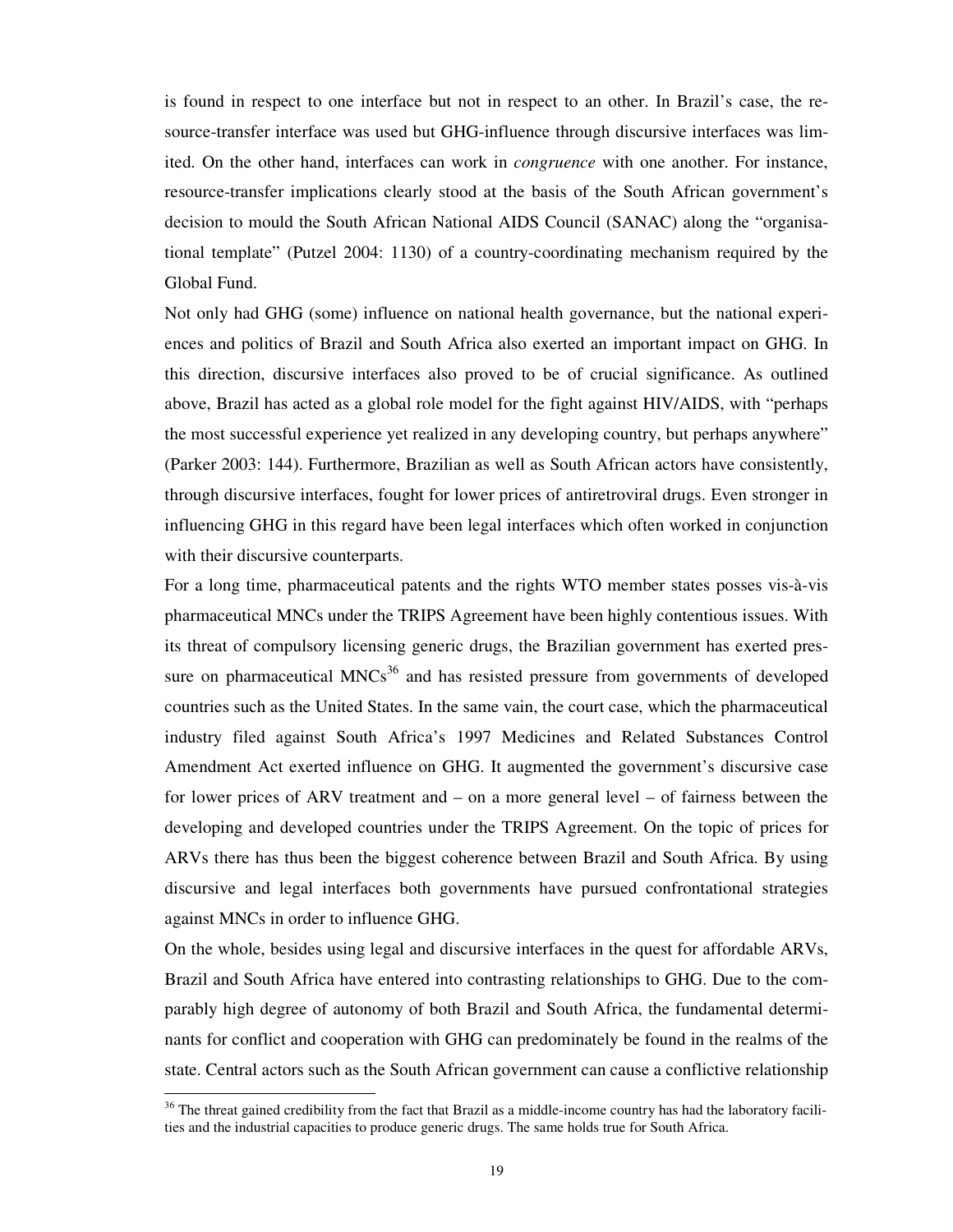to GHG and can limit its influence. In Brazil, this dominating actor with a negative predisposition towards HIV/AIDS treatment and national-global interaction in this area has been absent.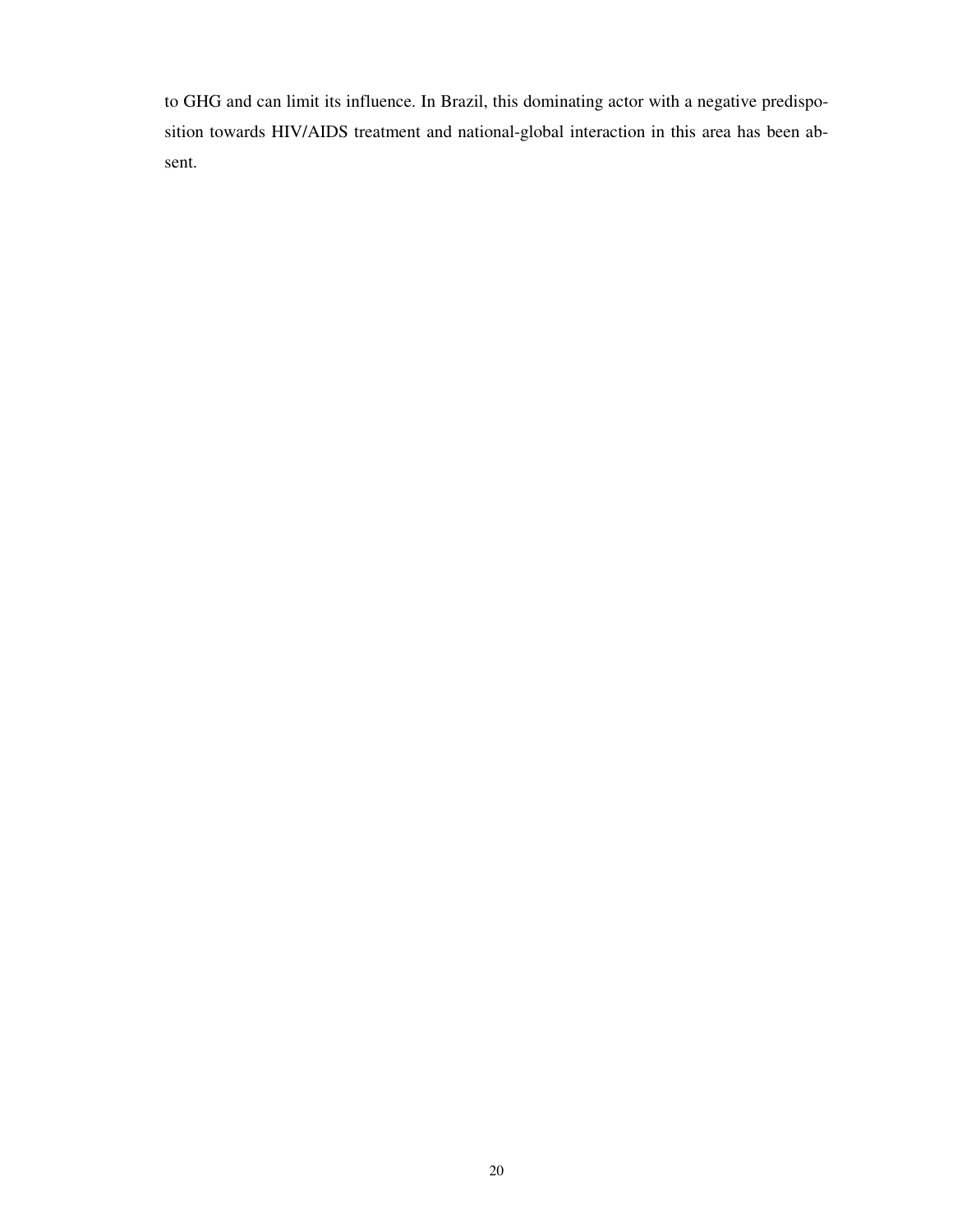#### **7 Bibliography**

African National Congress (ANC) (2002) Let's tell the truth about South Africa, *ANC Today*, 2 (9).

Ashraf, Haroon (2001) USA and Brazil end dispute over essential drugs. *Lancet*, 357: 2112.

- Baer, Werner & Cláudio Paiva (1996) Brasiliens inflationäre Erblast und der Plano Real. In: Calcagnotto, Gilberto & Barbara Fritz (eds.): *Inflation und Stabilisierung in Brasilien. Probleme einer Gesellschaft im Wandel*. Schriftenreihe des Instituts für Iberoamerika-Kunde, Hamburg, Band 43: 66-93.
- Bartsch, Sonja & Lars Kohlmorgen (2005) Global Health Governance: Konflikt und Kooperation zwischen Nord und Süd in Neuen Institutionellen Strukturen, *Paper presented at the workshop "Nord und Süd im Globalen Regieren – Politikfelder, Akteure, Forschungsperspectiven"*, German Institute for Development Policy, Bonn, 23/24 June, 2005.
- BBC Brazil (2006) *Empresas no Brasil são as que mais temem efeitos da AIDS*. Jan., 12. Online available at: <www.bbc.co.uk/portuguese/reporterbbc/story/2006/01/060112\_empresasaids brasilmb.shtml>.
- Berkman, Alan et al. (2005) A Critical Analysis of the Brazilian Response to HIV/AIDS: Lessons Learned for Controlling and Mitigating the Epidemic in Developing Countries. *American Journal of Public Health*, 95 (7): 1162-1172.
- Butler, Anthony (2005) South Africa's HIV/AIDS Policy, 1994-2004: How Can it be Explained?, *African Affairs*, 104 (416): 1-25.
- Calcagnotto, Gilberto (1985) Brasiliens Antworten auf die Krise (1982-1985), *Lateinamerika. Analysen, Daten, Dokumentation*, 4: 63-74.
- Cassier, Maurice & Marilena Correa (2003): *Patents, Innovation and Public Health: Brazilian Public-Sector Laboratories's Experience in Copying AIDS Drugs*. Online available at: http://www.iaen.org/files.cgi/11069\_part\_1\_n3\_Cassier.pdf.
- Castro, Mary Garcia & Lorena Bernadete da Silva (2005) *Responses to AIDS Challenges in Brazil: Limits and Possibilities.* UNESCO/Ministério da Saúde, Brasília.
- Central Bank of Brazil (1983) *Annual report 1982,* Brasília: Central Bank of Brazil.
- Cepaluni, Gabriel (2005) Regimes Internacionais e o Contencioso das Patentes para Medicamentos: Estratégias para Países em Desenvolvimento, *Contexto Internacional*, 27(1): 51-99.
- CNAIDS (2004) *Protocol*, June, 20, 71<sup>st</sup> Session. Brasília: Comissão Nacional de AIDS (CNAIDS). Online available at: <www.aids.gov.br/final/parcerias/atas.asp>.
- Cohen, Jillian Clare & Kristina Lybecker (2005) AIDS Policy and Pharmaceutical Patents: Brazil's Strategy to Safeguard Public Health. *World Economy*, 28 (2): 211-230.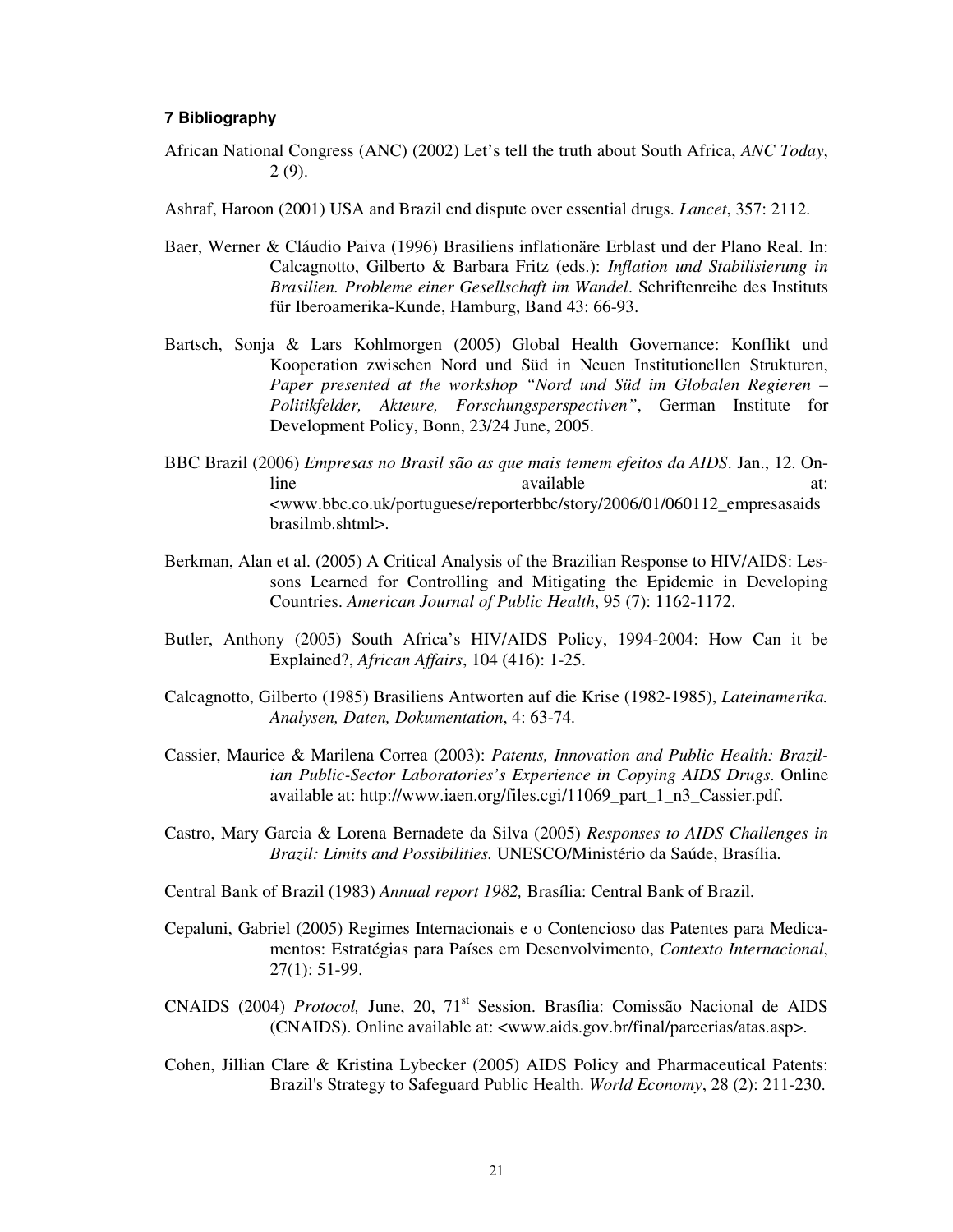- Connely, Patrick & Sidney Rosen (2005) Provision of antiretroviral therapy by the private sector, *Lancet*, 365: 1925.
- Department of Health (2000) *HIV/AIDS/STD Strategic Plan for South Africa 2000-2005*. Online available at: <http://www.doh.gov.za/docs/policy/aids-plan00-05.pdf>.
- Doherty, Tanya & Mark Colvin (2004) HIV/AIDS, in: Ijumba, Petrida & Candy Day & Antoinette Ntuli (eds.) *South African Health Review 2003/2004*, Durban: Health System Trust, p. 191-211. Online available at: <www.hst.org.za/uploads/files/SAHR2003\_04\_1.pdf>.
- Dickinson, David (2004) Corporate South Africa's response to HIV/AIDS: Why so slow?, *Journal of Southern African Studies*, 30 (3): 627-649.
- Elmendorf, Edward & Wendy Roseberry (1993) Structural adjustment: what effect on health? On vulnerability to HIV infection. *International AIDS Conference* 1993 June 6-11: 91-123.
- Fontes, Miguel B. (1999) Interfaces entre as políticas internacionais e nacionais de AIDS. In: Parker et al.: *Saúde, Desenvolvimento e Política. Respostas frente à AIDS no Brasil.* Rio de Janeiro: ABIA Editora 34: 91-122.
- Fritz, Barbara (2002) Entwicklung durch wechselkurs-basierte Stabilisierung? Der Fall Brasilien, *Studien zur monetären Ökonomie*, 28 Marburg: Metropolis.
- Galvão, Jane (2000) *AIDS no Brasil. A agenda de construção de uma epidemia*. Rio de Janeiro: ABIA Editora 34.
- Galvão, Jane (2002) A política brasileira de distribuição e produção de medicamentos antiretrovirais: privilégio ou direito? *Cadernos Saúde Pública*, 18 (1): 212-219.
- Gauri, Varun & Evan S. Lieberman (2004) *AIDS and the State: The Politics of Government Responses to the Epidemic in Brazil and South Africa*. Online available at: <http://comparativepolitics.stanford.edu/Papers2004- 05/Liebermanv2.440dJan17.pdf>.
- Giovanella, Ligia & Marcelo Firpo de Souza Porto (2004) *Gesundheitswesen und Gesundheitspolitik in Brasilien,* Arbeitpapiere 25/2004, Institut für Medizinische Soziologie des Klinikums der Johann Goethe Universität (ed.). Online available at: <http://www.links-netz.de/K\_texte/K\_giovanella\_brasilien.html>.
- Gould, Jeremy (2005) Global Governance or Local Accountability? Reflections on the Politics of Public Policy in Poor Indebted Countries. *Paper presented at the 11th European Association of Development Research (EADI) Conference.* Bonn, 23 September, 2005.
- Government Communication and Information Service (GCIS) (2003) *Statement on Special Cabinet Meeting: Enhanced Programme Against HIV and AIDS*, Pretoria: 08.08.2003. Online available at: <http://www.info.gov.za>.
- Gumede, William Mervin (2005) *Thabo Mbeki and the Battle for the Soul of the ANC*, Cape Town: Zebra Press.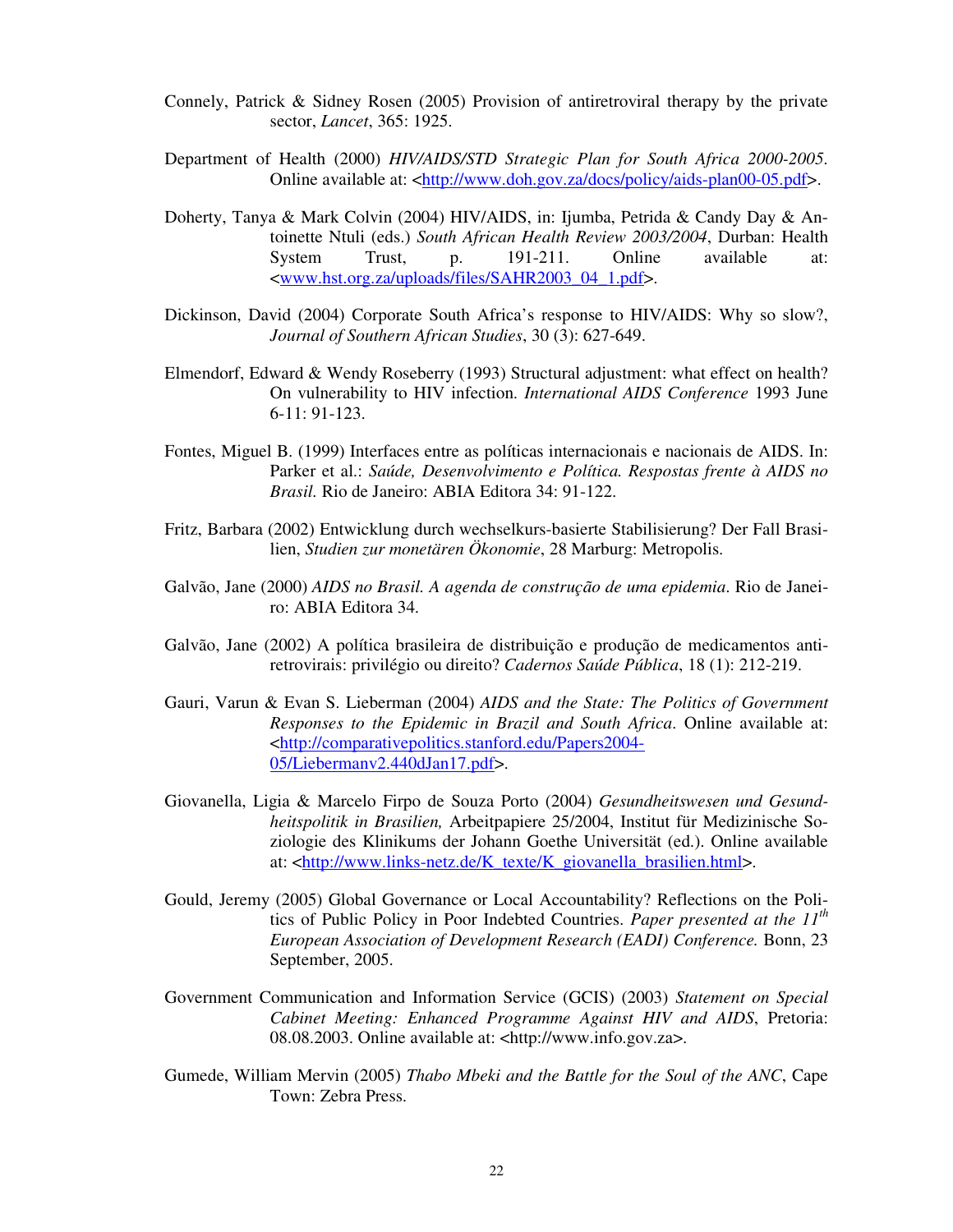- Hein, Wolfgang; Sonja Bartsch & Lars Kohlmorgen (2006) *Interfaces between Global and National Politics in GHG.* Paper prepared for the International Workshop "Defining and Shaping the Architecture for Global Health Governance. Current Issues and Future Perspectives", February, 22-24 2006, Hamburg: German Institute of Global and Area Studies (GIGA).
- Hein, Wolfgang & Lars Kohlmorgen (2003) (eds.), *Globalisation, Global Health Governance and National Health Politics in Developing Countries. An Exploration into the Dynamics of Interfaces*. Schriften des Deutschen Übersee-Instituts No. 60, Hamburg: German Overseas Institute.
- Ijumba, Petrida et al. (2004) Access to antiretroviral therapy, in: Ijumba, Petrida & Candy Day & Antoinette Ntuli (eds.) *South African Health Review 2003/2004*, Durban: Health System Trust: 319-338. Online available at: <www.hst.org.za/uploads/files/SAHR2003\_04\_1.pdf>.
- ISHR (2001) *54th World Health Assembly (Geneva, 14 to 22 May 2001),* Geneva: International Service on Human Rights (ISHR), World Health Organization (WHO). Online available at:. http://www.ishr.ch/About%20UN/Reports%20and%20Analysis/WHO/WHO-54thWHA.htm.
- Kühl, Henrik (2002) *TRIPS and AIDS in South Africa: New Actors in International relations – Weighing Patents, Pills and Patients*, Los Angeles: Occidental College.
- Lanoszka, Anna (2003) The global politics of intellectual property rights and pharmaceutical drug policies in developing countries, *International Political Science Review*, 24 (2): 181-197.
- Lima, Nísia Trindade (2002) O Brasil e a Organização Pan-Americana da Saúde: Uma História em Três Dimensões. In: Finkelman, Jacobo (ed.) *Caminhos da Saúde Pública no Brasil*. Rio de Janeiro: Fiocruz: 23-116.
- Lurie, Peter et al. (1995) Socioeconomic obstacles to HIV prevention and treatment in developing countries; the roles of the International Monetary Fund and the World Bank, *AIDS* 9: 539-546.
- Mail & Guardian (2003) Social Movements: "Ultra-Left" or "Global Citizens"?, *Mail & Guardian*, 04.02.2003. Online available at: <www.mg.co.za>.
- Mail & Guardian (2005a) Official nod for voodoo trials?, *Mail & Guardian*, 28.10.2005. Online available at: <www.mg.co.za>.
- Mail & Guardian (2005b) Is loveLife making them love life?, *Mail & Guardian*, 19.08.2005. Online available at: <www.mg.co.za>.
- Marais, Hein (2000) *To the Edge: AIDS Review 2000*, Pretoria: Centre for the Study of AIDS, University of Pretoria.
- Marques, Marília Bernardes (2002) *Acessibilidade aos medicamentos. O desafio de vincular ciência, tecnologia, inovação e saúde no Brasil*. Brasília: Centro de Gestão e Estudos Estratégicos.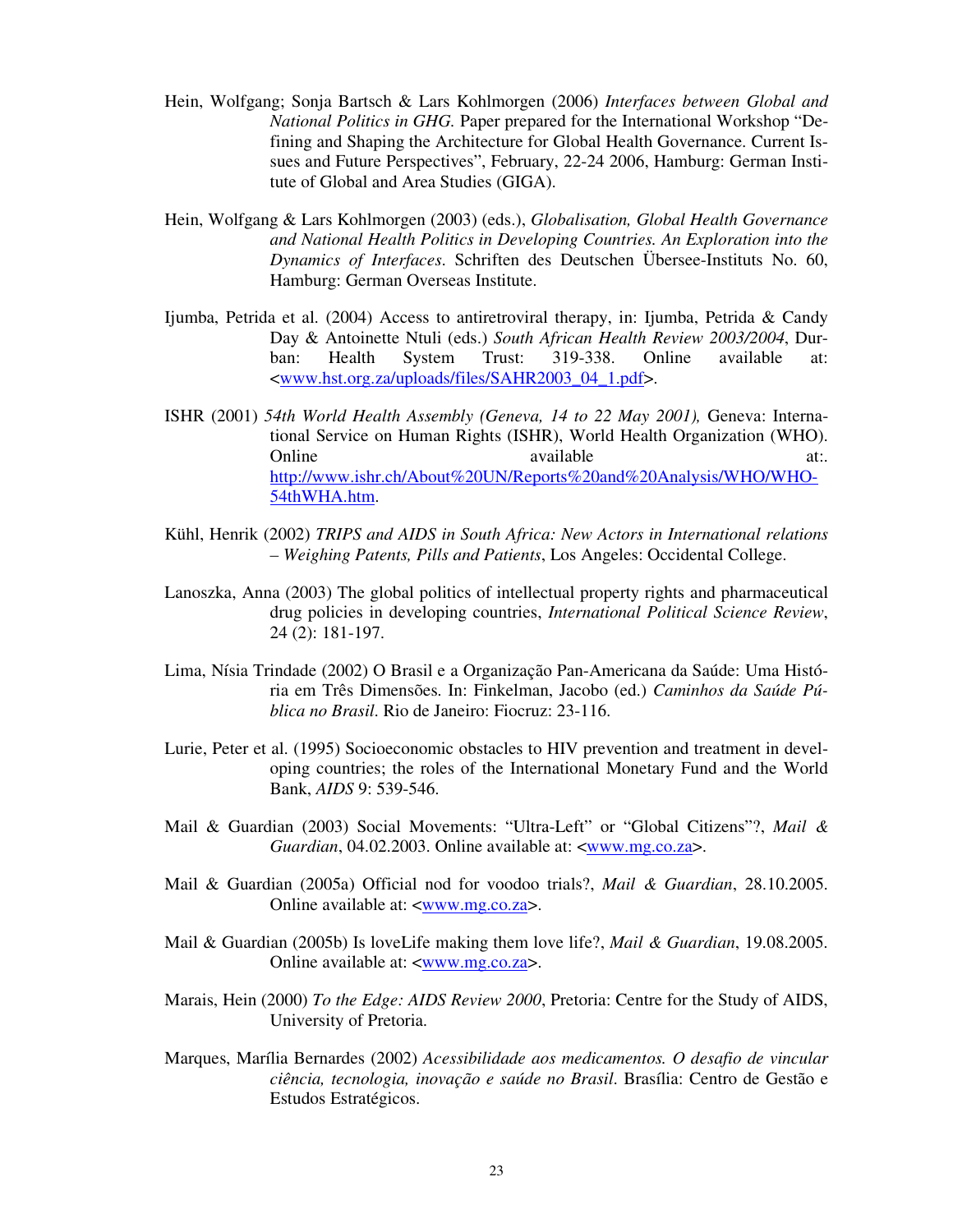- Mbali, Mandisa (2005) *The Treatment Action Campaign's Strategies to Government AIDS Policy in South Africa*, Research Paper commissioned by the Global Health Governance Project of the German Overseas Institute. Online available at: http://www.duei.de/ghg/pdf/ProjectMbali4.pdf.
- Médecins Sans Frontières (2003*) Providing HIV Services Including Antiretroviral Therapy at Primary Health Care Clinics in Resource-Poor Settings: The Experience from Khayelitsha*, Activity Report. Online available at: <http://www.hst.org.za/uploads/files/khayelitsha03.pdf>.
- Medici, André (1994) Impactos Socioeconômicos da AIDS. In: Parker, Richard et al. (1994) *A AIDS no Brasil*. Rio de Janeiro: Relume: 325-329.
- Mercadante, Otávio Azevedo (2002) Evolução das Políticas e do Sistema de Saúde no Brasil. In: Finkelman, Jacobo (ed.): *Caminhos da Saúde Pública no Brasil*. Rio de Janeiro: Fiocruz: 235-313.
- Oliveira, Maria Auxiliadora & Ângela Esher, (2004): Acesso Universal ao Tratamento para as Pessoas Vivendo com HIV e AIDS no Brasil. In: Bermudez, Jorge et al.: *Acceso a Medicamentos: Derecho Fundamental, Papel del Estado*. Rio de Janeiro: Escola Nacional de Saúde Pública: 233-250
- PAHO (2005) *Brasil O Perfil do Sistema de Serviços de Saúde*. Brasília: Pan American Health Organisation (PAHO), March, 1-38. Online available at: www.lachsr.org/documents/ healthsystemprofileofbrazil-EN.pdf.
- Parker, Richard et al. (2001) As estratégias do Banco Mundial e a resposta à AIDS no Brasil. In: Barros, Flávia (ed.) *As estratégias dos bancos multilaterais para o Brasil (2000-2003)*. Brasília: Rede Brasil sobre Instituições Financeiras Multilaterais. Bra: 107-130.
- Parker, Richard (2003) Building the foundations for the response to HIV/AIDS in Brazil: the development of HIV/AIDS policy, 1982-1996, *Divulgação em Saúde para Debate* (27): 143-183.
- Pawinski, Robert & Umesh Lalloo (2002) Throwing a lifeboat to the Titanic: the Global Fund and HIV in South Africa and KwaZulu-Natal, *Aids Analysis Africa*, 2002. Online available available at: <http://www.redribbon.co.za/learn/user\_page.asp?page\_number=2985&prev\_p age=2938>.
- Piola, Sérgio F. & J. G. Biasoto (2001) Financiamento do SUS nos anos 90. In: Negri, Barjas & G. de Giovanni (ed.) *Brasil Radiografia da Saúde*, Campinas: Unicamp: 219-232.
- PMA (1998) *Pharmaceutical Company Lawsuit (forty-two applicants) against the Government of South Africa (ten respondents).* Pharmaceutical Manufacturers Association (PMA). Access: 07.02.2006. Online available at: http://www.cptech.org/ip/health/sa/pharmasuit.html.
- Putzel, James (2004) The global fight against AIDS: How adequate are the national commissions?, *Journal of International Development*, 16: 1129-1140.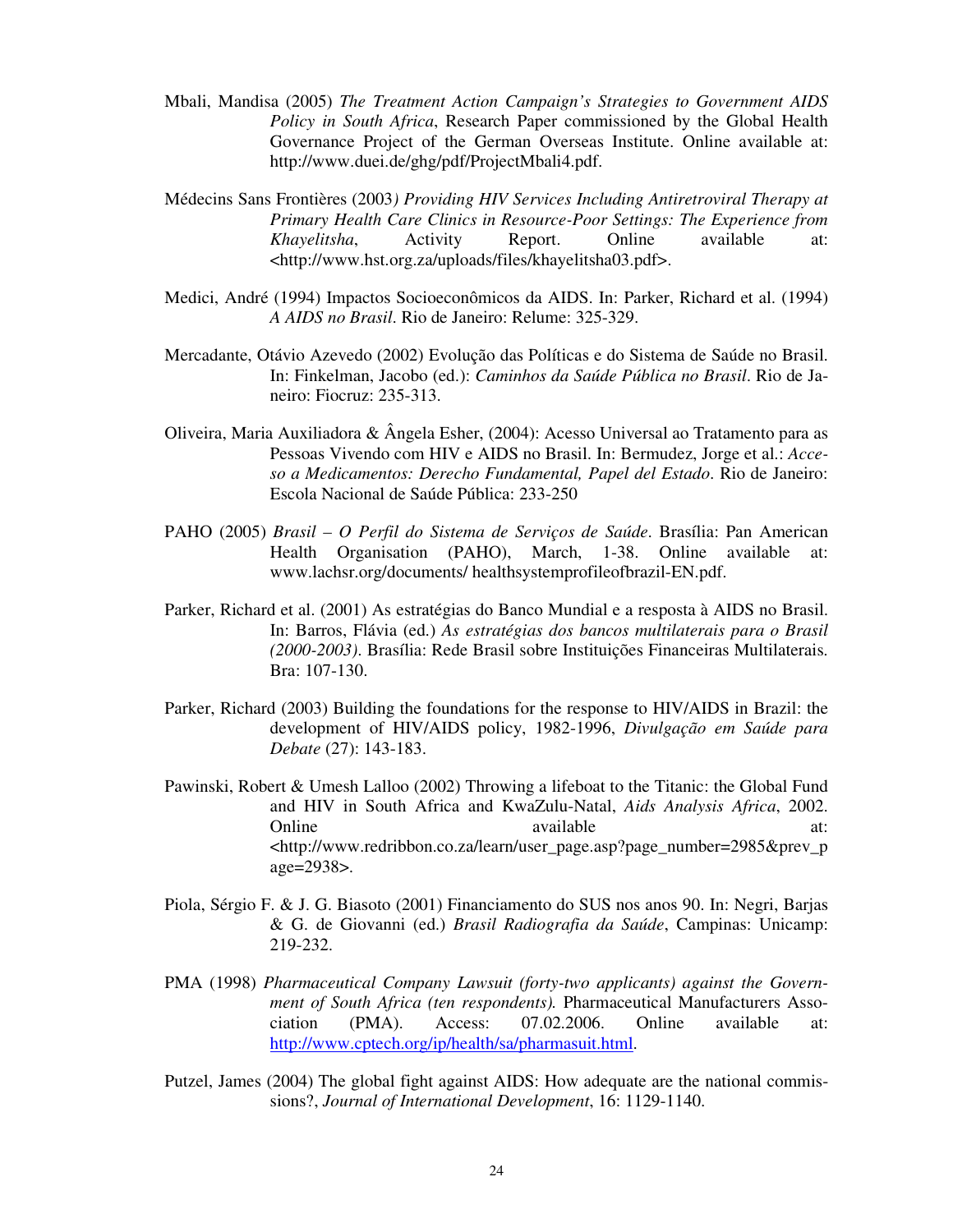- Sangmeister, Hartmut (1992) Brasilien. In: Nohlen, Dieter & Franz Nuscheler (eds.) *Handbuch der Dritten Welt. Südamerika,* 3rd. ed., Bonn: J.H.W. Dietz Nachf.: 219- 276.
- Schneider, Helen & Lucy Gilson (1999) Small fish in a big pond? External aid and the health sector in South Africa, *Health Policy and Planning*, 14 (3): 264-272.
- Schneider, Helen (2001) A struggle for symbolic power, *Siyaya Magazine*, 8 (Winter): 18-21.
- Senado Federal (2003) *Constituição da República Federativa do Brasil*. Brasília: Subsecretaria de Edições Técnicas.
- Silva, Alex Giacomelli da (2005) Poder Inteligente A questão do HIV/AIDS na Política Externa Brasileira, *Contexto Internacional*, 27 (1): 127-158.
- Stevens, Marion (ed.) (2004) *Responses of two Large South Africa Companies to HIV/AIDS in the Workplace*, Studies funded by the European Union. Johannesburg: Centre for Health Policy, University of the Witwatersrand.
- Strode, Ann & Kitty Barrett Grant (2004) *Understanding the Institutional Dynamics of South Africa's Response to the HIV/AIDS Pandemic*, Pretoria: Institute for Democracy in South Africa (IDASA).
- Sunday Independent (2005) Manto's Aids Comments spark Outrage, Sunday Independent, 08.05.2005. Online available at: <www.sundayindependent.co.za>.
- Sunday Times (1999) Ray of light for HIV babies, *Sunday Times*, 10.01.1999. Online available at: <www.sundaytimes.co.za>.
- Sunday Times (2000) It's so easy to save our AIDS babies, *Sunday Times*, 01.10.2000. Online available at: <www.sundaytimes.co.za>.
- Tachinardi, Maria Helena (1993) *A Guerra das Patentes: O Conflito Brasil X EUA sobre Propriedade Intelectual*. Rio de Janeiro: Paz e Terra.
- Teixeira, Paulo (1997) Políticas Públicas em AIDS. In: *Políticas, Instituições e AIDS. Enfrentando a Epidemia no Brasil*. Rio de Janeiro: ABIA/Zahar: 43-68.
- Terto Jr., Veriano (1997) A AIDS e o local de trabalho no Brasil. In: Parker, Richard (ed.): *Políticas, Instituições e AIDS. Enfrentando a epidemia no Brasil.* Rio de Janeiro: ABIA/Zahar: 135-175.
- Tesouro Nacional (2006) *Renegotiated Debt (BIB, IDU and Bradies)*. Online available at: <www.tesouro.fazenda.gov.br/english/public\_debt/downloads/Renegotiated\_D ebt\_IDU\_BIB.pdf>.
- Treatment Action Campaign (TAC) (2003) *Treatment Action Campaign (TAC) Report for January 2002 – February 2003*. Online available at: <http://www.tac.org.za>.
- Treatment Action Campaign (2005) *Treatment Action Campaign: Annual Report, 1 March 2004-28 February 2005*, Online available at: <www.tac.org.za>.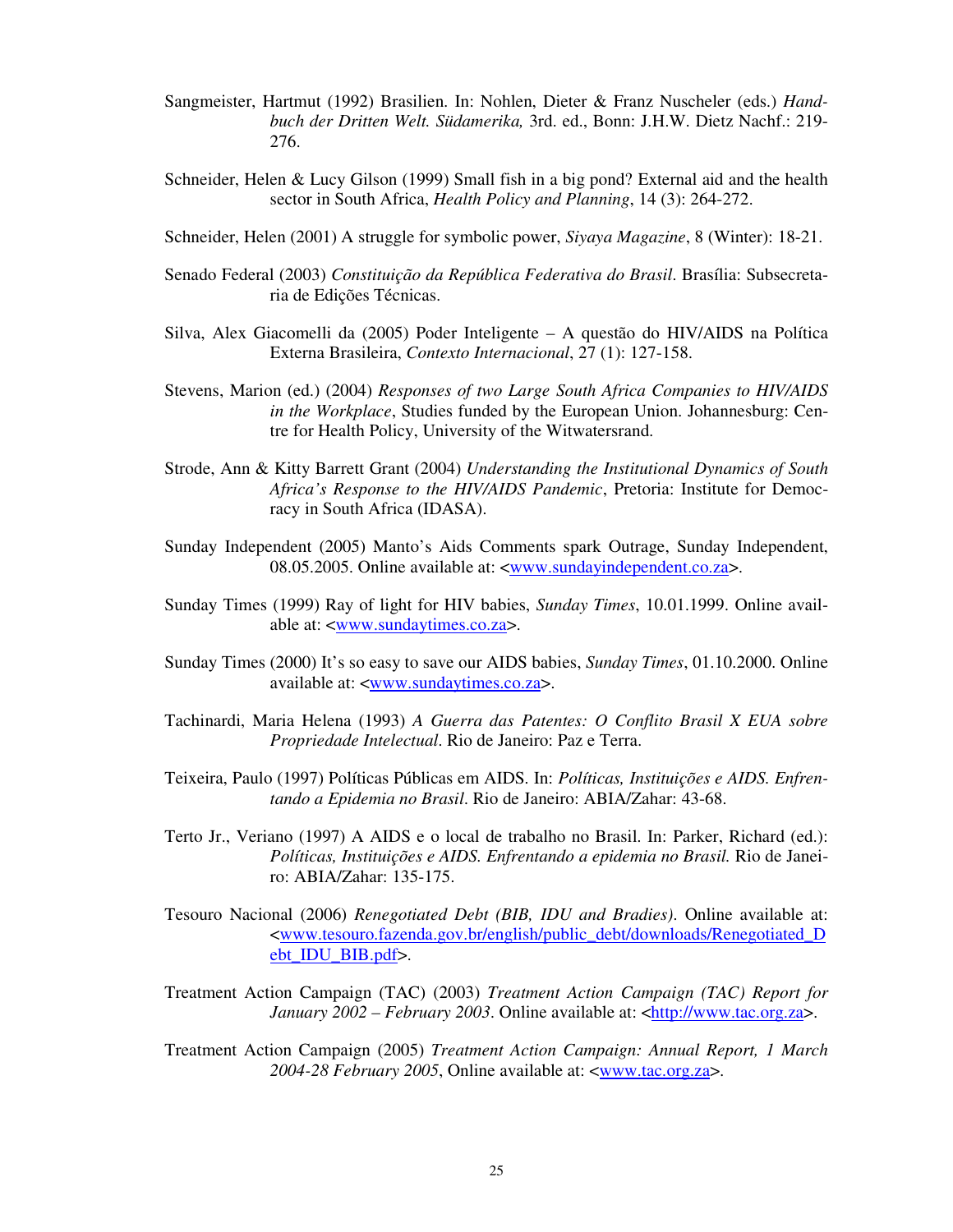- UNAIDS (2001): *Integrated Plano of the UNAIDS Theme Group to support the National Response on STD/HIV/AIDS. Brazil*. Brasília: Joint United Nations Programme on HIV/AIDS (UNAIDS) Brazil. Online available at: http://www.br.undp.org/hiv/UNAIDS%20Brazil%20Integrated%20Plan.pdf.
- UNAIDS (2004) *2004 Report on the Global AIDS Epidemic: 4th Global Report*, Geneva: Joint United Nations Programme on HIV/AIDS (UNAIDS).
- UNAIDS/WHO (2005) *AIDS Epidemic Update. December 2005*, Geneva: Joint United Nations Programme on HIV/AIDS (UNAIDS)/World Health Organization (WHO).
- UNDP (2005) *Human Development Report 2005. International Cooperation at a Crossroads. Aid, Trade and Security in an Unequal World*. New York: United Nations Development Programme (UNDP).
- United States (2006) *Frequently Asked Questions PEPFAR.* Web page United Sates Embassy South Africa. Pretoria: United States Embassy South Africa. Access: 07.02.2006. Online available at: <http://usembassy.state.gov/posts/sf2/wwwhquestions.html>.
- United States Global AIDS Coordinator (2005) *Engendering bold Leadership: The President's Emergency Plan for AIDS Relief. First Annual Report to Congress.* Washington, DC: United States Global AIDS Coordinator.
- Vásquez, Ian (1996) The Brady Plan and Market-Based Solutions to Debt Crises. In: *The Cato Journal,* 16 (2): 1-7. Online available at: <www.cat.org/pubs/journal/cj16n2-4.html>.
- Weinel, Martin (2005) *AIDS Policy in South Africa: Between Denial and Action*, Working Paper, Hamburg: German Overseas Institute.
- Weissman, Robert (2001) AIDS and developing countries: facilitating access to essential medicines, *Foreign Policy in Focus*, 6 (6) March 2001.
- Willan, Samantha (2004) Briefing: recent changes in the South African government's HIV/AIDS policy and its implementation, *African Affairs*, 103: 109-117.
- Wogart, Jan Peter & Gilberto Calcagnotto (2006) Brazil's Fight against AIDS and its Implications for Global Health Governance. In: *Healthcare Quarterly*, 9 (1): 90-103.
- World Bank (1997) *Health, Nutrition and Population (Sector Strategy)*. Washington: World Bank.
- World Bank (1998) *World Development Indicators 1998*. Washington, DC: World Bank.
- World Bank (1999) *Intensifying Action Against HIV/AIDS in Africa: Responding to a Development Crisis*, June, Washington, DC: World Bank.
- World Bank (2004) *Project Performance Assessment Report Brazil. First and Second AIDS and STD Control Projects (Loans 3659-BR and 4392-BR)*. Report No. 28819. Washington, DC: World Bank.